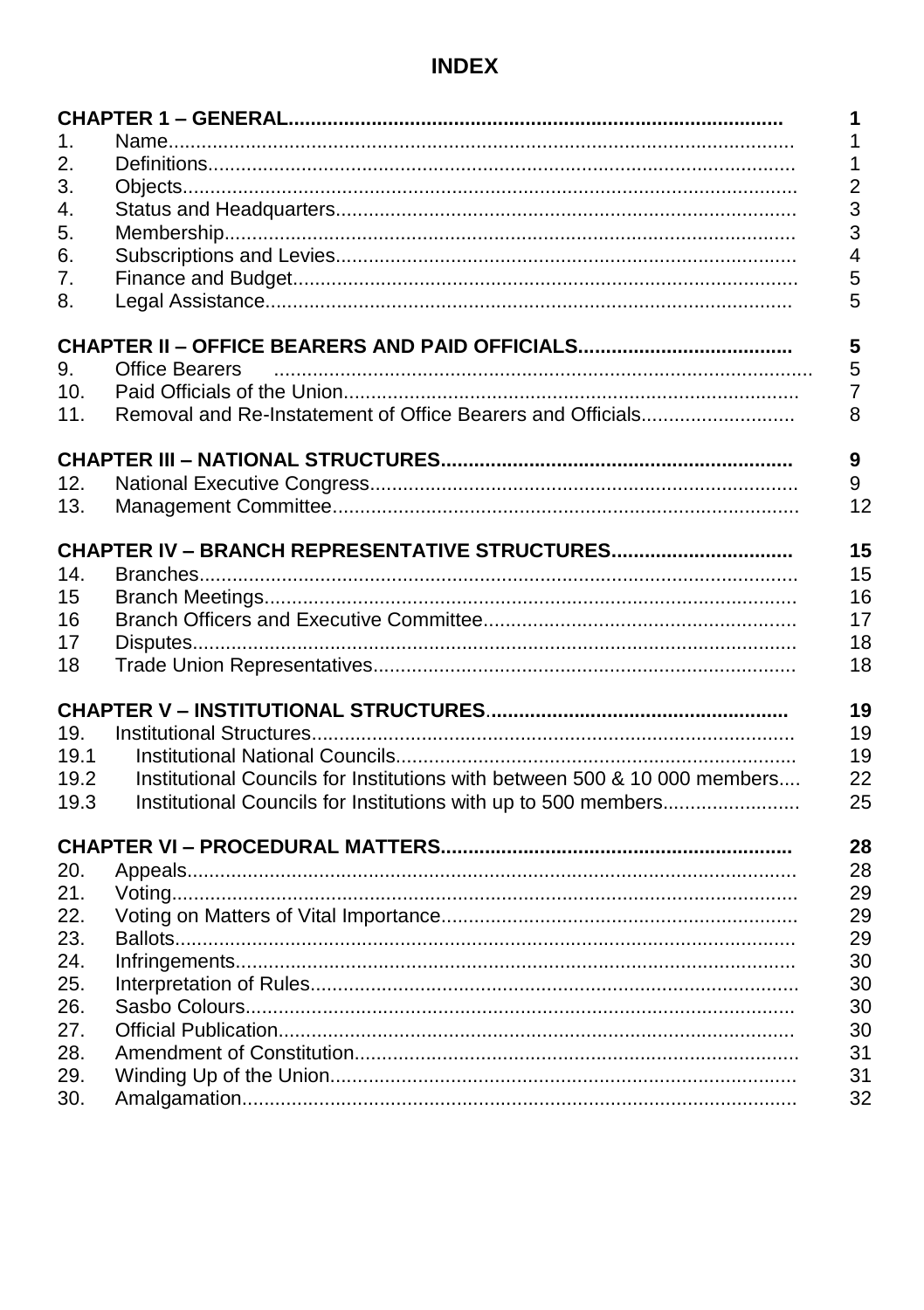# **1. NAME**

The union shall be called Sasbo – The Finance Union.

# **2. DEFINITIONS**

- 2.1 A "member" is a person who is employed by or works in a financial institution as defined in sub-clause 2.3 of this constitution and who has paid his subscription to the union.
- 2.2 "Financial institution undertaking" means the undertaking in which employers and their employees are associated in a financial institution for the purpose of conducting business including such activities if conducted by a parent company, associate company or subsidiary of a financial institution.
- 2.3 A "financial institution" shall mean:
	- 2.3.1 Any institution registered in terms of the Bank Act, 1990 (Act No. 94 of 1990) and the Financial Services Board Act, 1990 (Act No. 97 of 1990) and any mutual bank as defined in Section 1(1) of the Mutual Banks Act, 1993 (Act No. 124 of 1993) as amended from time to time;
	- 2.3.2 An insurer registered in terms of the Insurance Act, 1943 (Act No. 27 of 1943) as amended from time to time;
	- 2.3.3 A pension fund organisation registered in terms of the Pension Funds Act, 1956 (Act No. 24 of 1956) as amended from time to time;
	- 2.3.4 A friendly society registered in terms of the Friendly Societies Act, 1956 (Act No. 25 of 1956) as amended from time to time;
	- 2.3.5 A unit trust scheme as defined in the Unit Trust Control Act, 1981, (Act No. 54 of 1981) as amended from time to time;
	- 2.3.6 A board of executors or a trust company or any other company which in terms of the Trust Property Control Act, 1988 (Act No. 57 of 1988) and the Financial Institutions (Protection of Funds) Act, 2001 (Act No. 28 of 2001), makes investments or keeps in safe custody, controls or administers any trust property as amended from time to time;
	- 2.3.7 A member who, in terms of the Participation Bonds Act, 1981 (Act No. 55 of 1981) as amended from time to time, controls or administers a scheme;
	- 2.3.8 The Reserve Bank established in terms of the South African Reserve Bank Act, 1989 (Act No. 90 of 1989) as amended from time to time:
	- 2.3.9 The Land Bank established in terms of the Land and Agricultural Development Bank Act, 2002 (Act No. 15 of 2002) as amended from time to time;
	- 2.3.10 The Development Bank of Southern Africa registered in terms of the Development Bank of Southern Africa Act, 1997 (Act No. 13 of 1997) as amended from time to time;
	- 2.3.11 The Corporation for Public Deposits established by section 2 of the Corporation for Public Deposits Act, 1984 (Act No. 46 of 1984) as amended from time to time: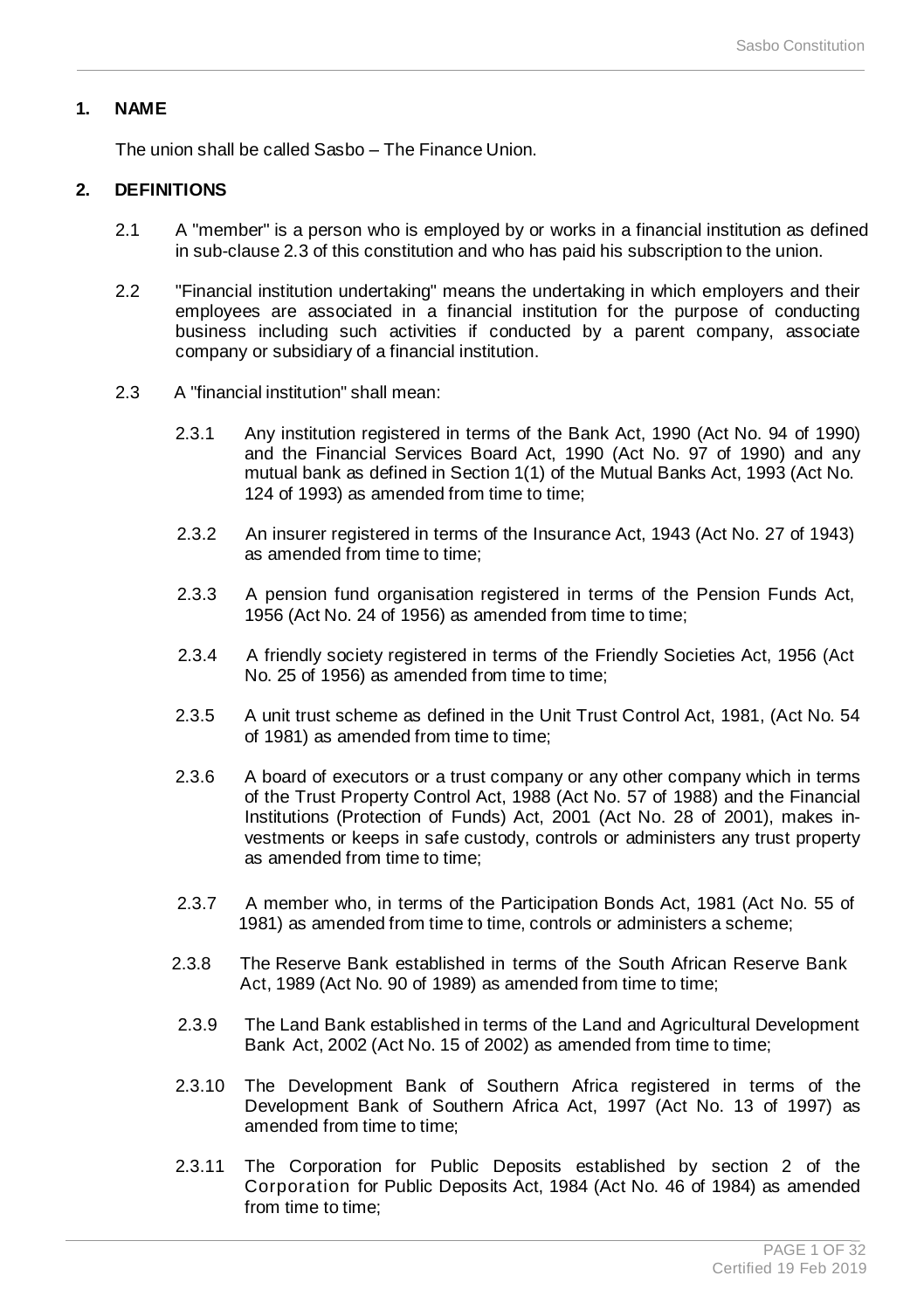- 2.3.12 The Public Investment Commissioners referred to in section 2 of the Public Investment Commissioners Act, 1984 (Act No. 45 of 1984) as amended from time to time;
- 2.3.13 Any stock broking or similar firm which conducts business on the Johannesburg Stock Exchange established in terms of the Stock Exchanges Control Act, 1985 (Act No. 1 of 1985) as amended from time to time;
- 2.3.14 The Small Business Development Corporation established in terms of the National Small Business Act, 1995 (Act No. 102 of 1995) as amended from time to time;
- 2.3.15 The Industrial Development Corporation Limited as established in terms of the Industrial Development Act, 1940 (Act No. 22 of 1940) as amended from time to time;
- 2.3.16 Medical aid societies and schemes registered in terms of the Medical Schemes Act, 1998 (Act No. 131 of 1998) as amended from time to time;
- 2.3.17 Any institution in the business of data input, data processing or information technology;
- 2.3.18 Any institution or organisation or company or closed corporation wholly or partly owned or administered by any of the organisations referred to above, which conducts business of any nature whatsoever, solely or partly for the benefit of the said organisations or any similar organisation;
- 2.3.19 The Road Accident Fund as established in terms of the Road Accident Fund Act, 1996 (Act No. 56 of 1996);
- 2.3.20 Any member or recognised clearing house as defined in Section 1 of the Financial Market Control Act, 1989 (Act No. 55 of 1989) or any person referred to in section 5(1) of that Act managing investments as contemplated in that section;
- 2.3.21 Any central securities depository institution" as defined in Section 1 of the Custody and Administration of Securities Act, 1992 (Act No. 55 of 1955) which deals with trust property as a regular feature of its business.
- 2.4 "Act" means the Labour Relations Act No. 66 of 1995, as amended from time to time.
- 2.5 Any expression used in this constitution shall have the meaning ascribed to it in this constitution save where it is defined in the Labour Relations Act, 1995 (Act No. 66 of 1995) in which case, it shall have the same meaning as in the Act.
- 2.6 Save where expressly stated, the masculine shall include the feminine and *vice versa.*

# **3. OBJECTS**

The objects of the Union shall be:

- 3.1 To encourage all eligible persons to become members of the union.
- 3.2 To improve the conditions of service and protect the interests of its members, individually and collectively, in relation to their employers, and otherwise, and generally to raise their status.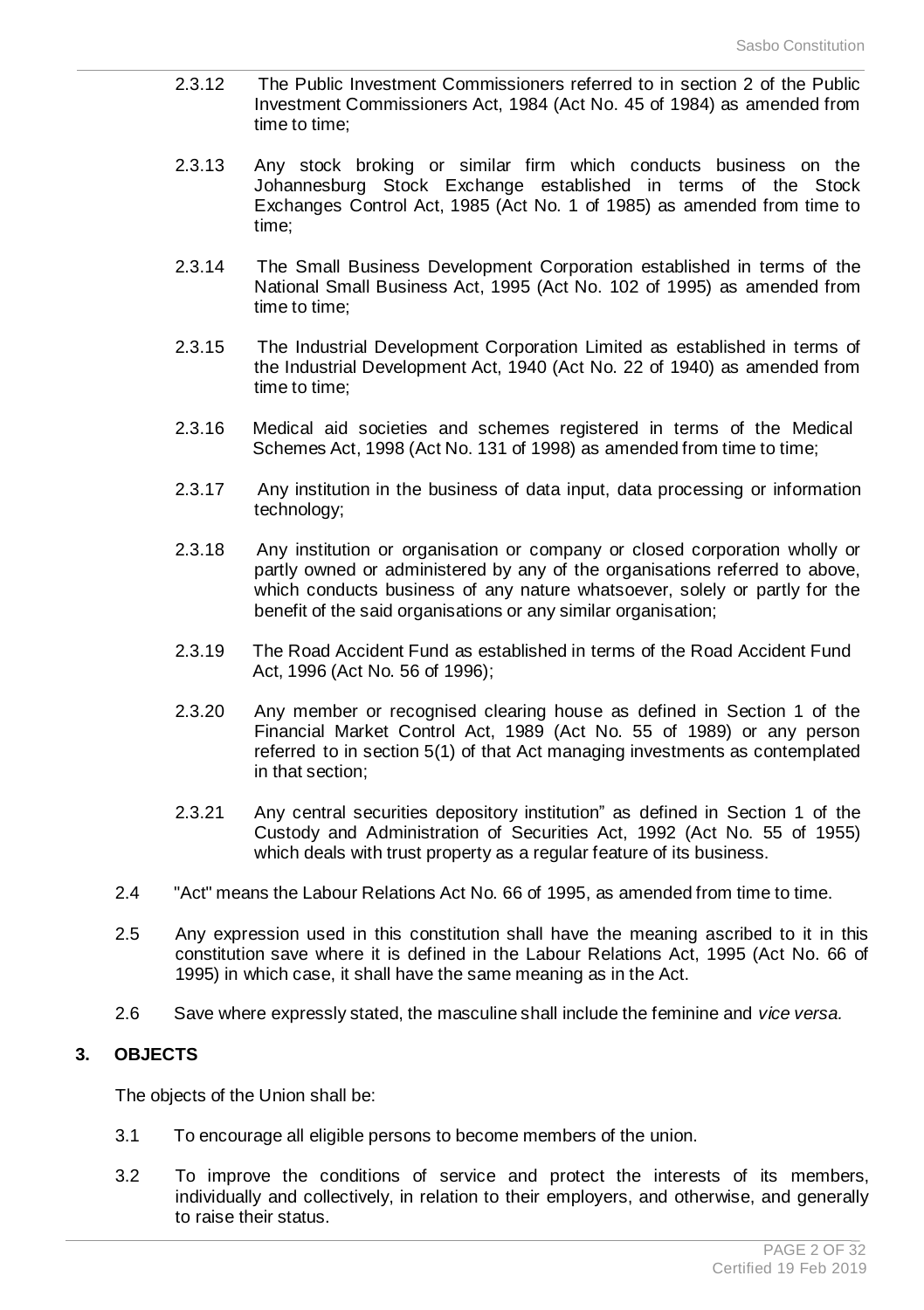- 3.3 To regulate the relations between its members and their employers and to represent its members in all matters that may arise between them and their employers.
- 3.4 To encourage sound industrial relations with employers and/or their organisations with the intention of regulating conflict as peacefully and constructively as possible by endeavouring to settle disputes by conciliatory methods.
- 3.5 To encourage links with other trade unions, joint committees of other unions, organisations, institutions, authorities or bodies in similar fields, in order to interact with them for the purpose of creating and expanding a broad base of mutual unity, support, strength, and sharing of knowledge and experience in the best interests of its members.
- 3.6 To establish and administer funds for the benefit of its members and/or their dependants, provided that such fund or funds shall be administered in terms of the rules, or any amendments thereto, which have been adopted at a duly constituted management committee meeting of the union. The rules and amendments governing such funds shall on establishment be submitted to the Registrar of Labour Relations.
- 3.7 To promote social interaction between its members.
- 3.8 To watch over all legislative measures which may affect, or tend to affect, the interests of its members; to use all means at its disposal to secure the promotion, or rejection of, or amendments to, legislation affecting financial institutions and their employees, as circumstances may require, but it shall not belong to or support any political party.
- 3.9 To obtain and disseminate amongst its members interesting and useful information.
- 3.10 To raise, maintain and administer a common fund or funds to be applied and used in carrying out the objects herein stated.
- 3.11 To provide for the acquisition and control of property and for the investment or borrowing or lending of money on mortgage, or otherwise.
- 3.12 To do such lawful things as may appear to be in the interests of the union or its members and which are not inconsistent with the objects or any matter specifically provided for in this constitution.

# **4. STATUS AND HEADQUARTERS**

- 4.1 This trade union shall be a body corporate with perpetual succession capable of entering into contractual and other relations and of suing and being sued in its own name and shall be an organisation not for gain.
- 4.2 The headquarters of the union shall be situated within a radius of 80 kilometres from Johannesburg.

### **5. MEMBERSHIP**

5.1 All persons employed in a financial institution undertaking in South Africa are eligible for membership.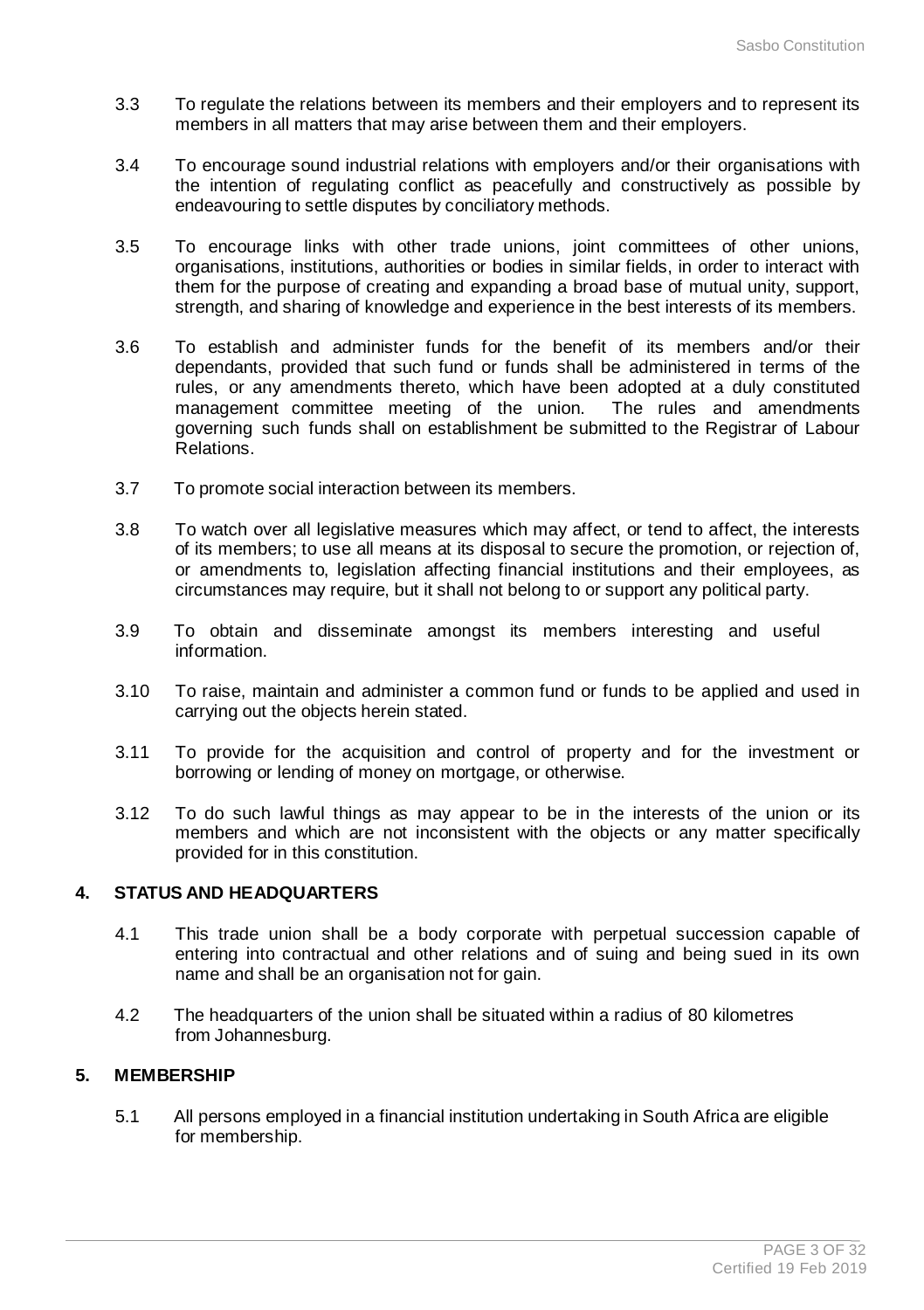- 5.2 Members shall be elected by vote of the national executive congress that shall have the right to terminate such membership at any time at their discretion.
- 5.3 Notwithstanding the provisions of sub-clauses 5.1 and 5.2, the national executive congress, in its discretion, may admit as honorary members any persons who, in the opinion of the national executive congress, are in sympathy with and useful to the union.

Such honorary members shall be allowed to be present at all meetings, but shall not be allowed to vote on or move resolutions. They may, however, be allowed to address the meeting and make suggestions. Such members shall not be taken into consideration when considering the representativeness of the union.

- 5.4 The national executive congress or management committee, in its discretion, may accept any member of the union who has been such for a period of ten (10) years or more, as a fully paid-up member, on such terms and conditions as the national executive congress, from time to time, may determine. Such members shall not be taken into consideration when considering the representativeness of the union.
- 5.5 The national executive congress or management committee, in its discretion may, for signal services rendered, elect any member of the union as a life member and such member shall be subject to the same conditions, which are applicable to honorary members.
- 5.6 A member may resign from membership of the union by giving one (1) month's notice, in writing, to the general secretary. Such notice shall be effective only on receipt of the letter or relevant returned debit order.

# **6. SUBSCRIPTIONS AND LEVIES**

6.1 The annual subscriptions shall be such amount as shall be determined by the management committee from time to time, but shall not exceed the sum of two thousand rand (R2 000.00) per annum, provided that twenty-one (21) days' notice of any proposed increase in maximum annual subscriptions shall first have been given in the official publication of the union.

Should more than ten percent (10%) of the members in good standing object in writing to the proposed increase within the prescribed period, the general secretary shall instruct each branch to call a general meeting to consider the matter.

- 6.2 The national executive congress shall have discretionary powers to deal with members in default with their subscriptions.
- 6.3 Subscription shall become due and payable on the 1st day of January each year. They may be paid monthly.

Any member joining the union during the course of the year shall be liable for only onetwelfth of the annual subscriptions for each unexpired month, or part thereof, of that year, including the month of entry.

6.4 The national executive congress may, not more than once each year, with a view to securing funds for a specified purpose, impose a levy not exceeding an amount equal to one (1) month's subscriptions on each member, provided that notice of the proposed levy has been given to all branches, and provided further, that any branch general meeting may demand that a ballot of members of the union be taken on the subject.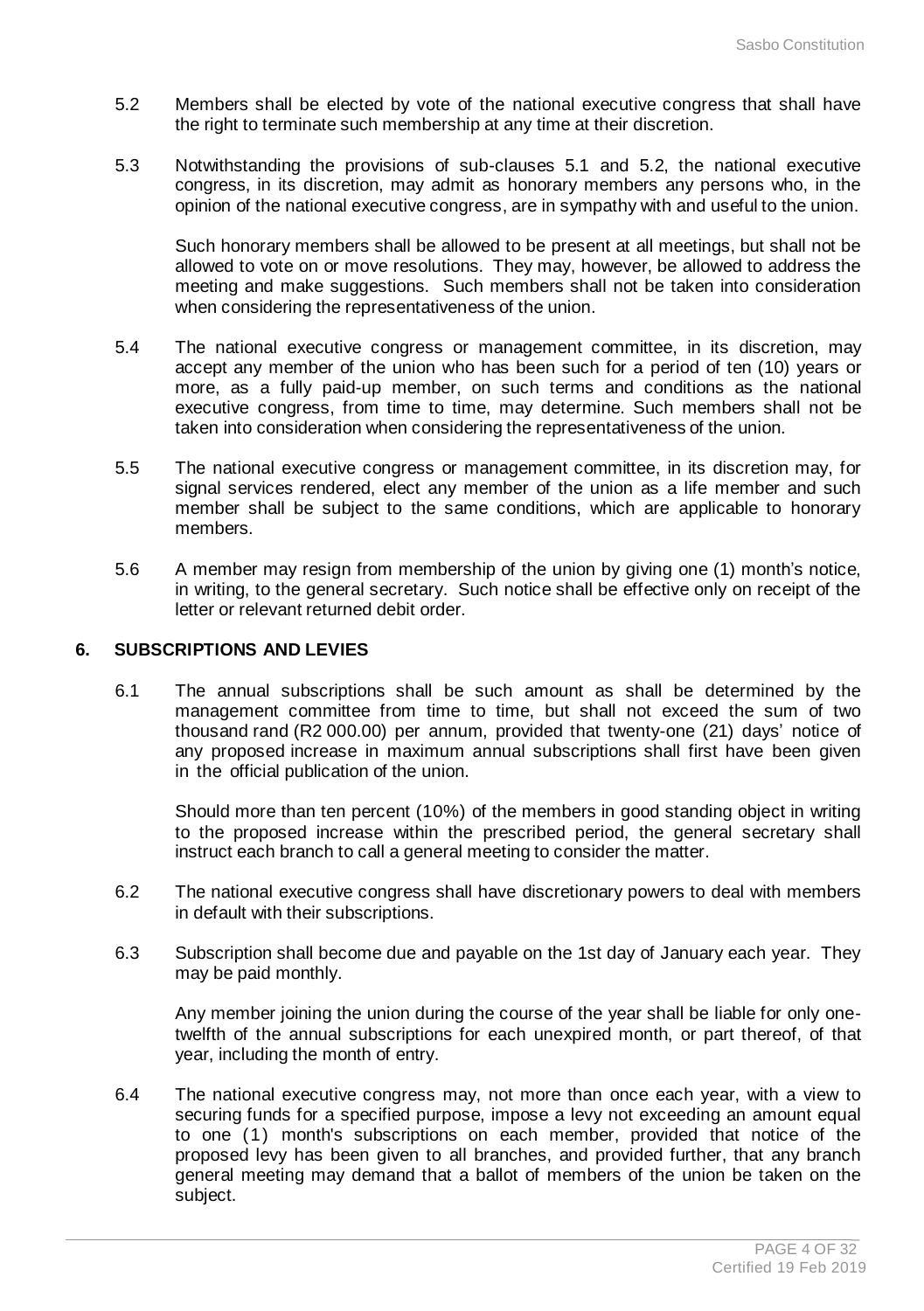# **7. FINANCE AND BUDGET**

- 7.1 The funds of the union shall be applied to the payment of its expenses; the acquisition of property and towards the attainment of the objects specified in clause 3 and such other lawful purposes as may be decided upon by the management committee.
- 7.2 Payments in excess of an amount determined by the management committee, which have not been included in the union's annual budget, shall require the prior approval of the management committee.
- 7.3 Funds required for a petty cash account, which shall be kept in such form as the management committee may determine, shall be provided by the drawing of cheques.

Unless national executive congress or management committee approves, cheques amounting in the aggregate to more than 0.2% of the previous year's actual subscription income shall not be drawn during any one month in respect of petty expenses.

7.4 The union's financial year shall end on 31 December of each year.

# **8. LEGAL ASSISTANCE**

After consultation with the legal advisor of the union, the management committee, in its discretion, may raise or defend or assist or concur in raising or defending, any action in any court of law to protect the professional interests of a member/s and pay or contribute towards the expenses of any such action.

# **CHAPTER II – OFFICE BEARERS AND PAID OFFICIALS**

### **9. OFFICE BEARERS**

The office bearers of the union shall be:

The president, deputy president, together with a minimum of one (1) and a maximum of four (4) vice-presidents.

- 9.1 Members of the national executive congress shall elect a president and a deputy president for the union from among their ranks.
- 9.2 Nominations for candidates for election to the offices of president and deputy president shall be confined to the delegates to the national executive congress and shall be called for by the general secretary to be lodged with him in writing at least sixty (60) days prior to the national executive congress meeting or as soon as it is practicable.
- 9.3 The elections shall be by ballot of the national executive congress on the nomination submitted. The nominee for president and the nominee for deputy president receiving the highest number of votes shall be declared elected to office.
- 9.4 The president and the deputy president shall hold office for a period of four (4) years and shall be eligible for re-election. The President shall not hold office for more than two (2) consecutive periods.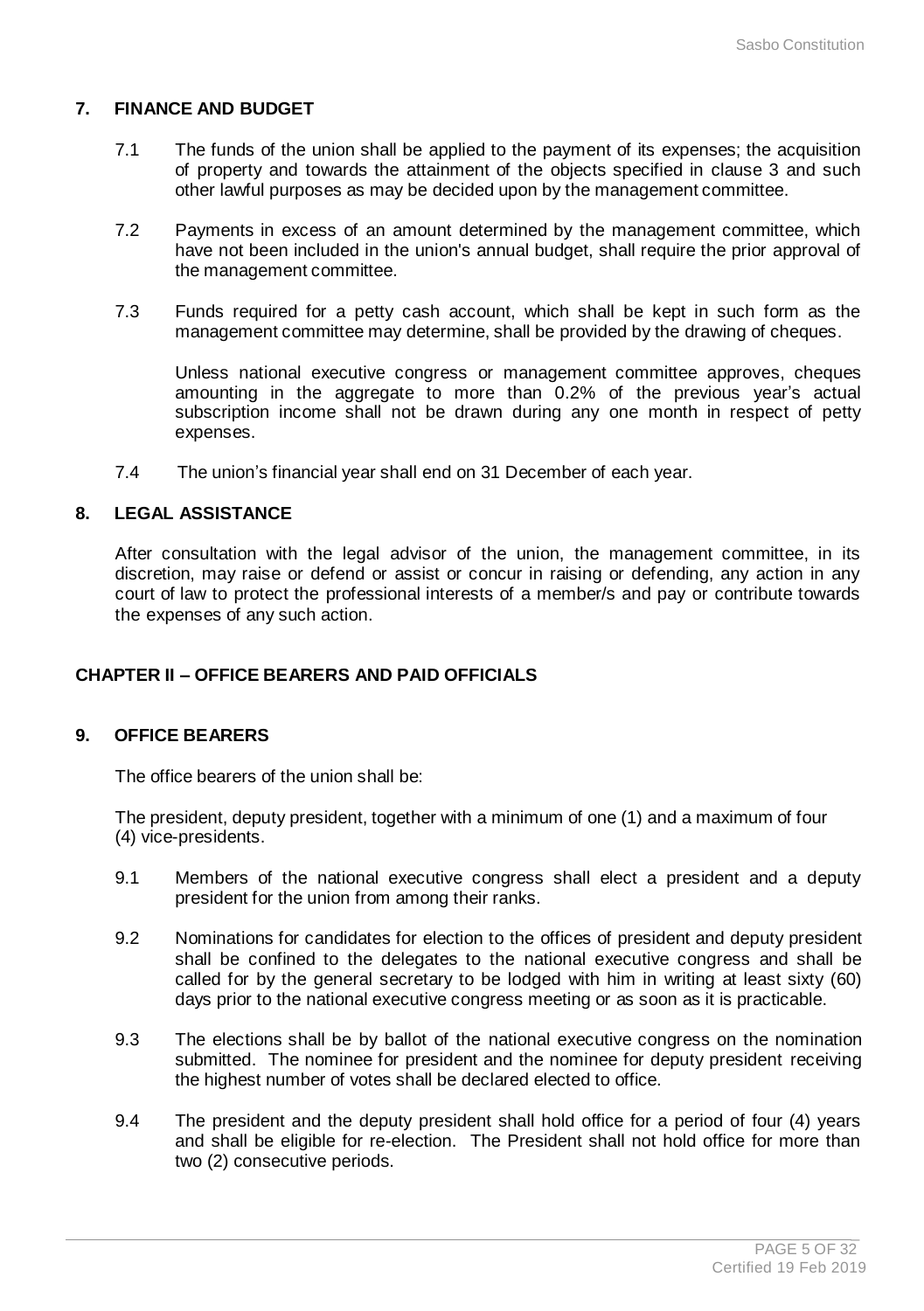- 9.5 In the event of a vacancy occurring for any reason in the office of president, the deputy president shall become the president and shall hold office for the unexpired portion of the predecessor's term of office.
- 9.6 In the event of a vacancy occurring for any reason in the office of deputy president, between national executive congress meetings, a new deputy president shall be elected by the management committee from amongst the incumbent vice-presidents and shall hold office until the next national executive congress, at such congress the deputy president will be elected for the unexpired portion of the predecessor's term of office.
- 9.7 The members of an institutional national council may elect a vice-president for the union from amongst their ranks at the first institutional national council meeting in the triennial cycle.
- 9.8 Nominations for candidates for election to the office of vice-president shall be confined to the members of the institutional national council concerned and shall be called for by the general secretary to be lodged with him in writing at least sixty (60) days prior to the institutional national council meeting or as soon as it is practicable.
- 9.9 The election shall be by ballot of the institutional national council on the nominations submitted and the nominee for vice-president receiving the highest number of votes shall be declared elected to office.
- 9.10 Each vice-president shall hold office for a period of three (3) years or until the first institutional national council meeting in the following triennial cycle and shall be eligible for re-election.
- 9.11 In the event of a vacancy occurring for any reason in the office of vice-president, a new vice-president shall be elected by the institutional national council from amongst their ranks and shall hold office for the unexpired portion of the predecessor's term of office.
- 9.12 The president**,** deputy and vice-presidents shall vacate their respective offices on resigning by giving thirty (30) days' notice in writing to the general secretary. In addition, the deputy president shall vacate office in the event of his assumption of the office of president and a vice-president shall vacate office in the event of his assumption of the office of deputy president.
- 9.13 In the event of the president, the deputy president and vice-presidents not being available, the national executive congress may authorise a national executive congress member to act on behalf of the president until he or the deputy president or any of the vice-presidents is able to resume office or in the event of such vacancy being permanent, the terms of sub-clauses 9.5 and/or 9.9 hereof shall *mutatis mutandis* apply.
- 9.14 The duties of the president are:
	- 9.14.1 To preside over all meetings of the national executive congress and management committee.
	- 9.14.2 To sign all minutes confirmed by the above-mentioned structures.
	- 9.14.3 To, in consultation with the other members of the management committee and guided by Sasbo policy, have the powers to suspend and discipline any member of the management committee. Such a decision is subject to ratification by the national executive congress.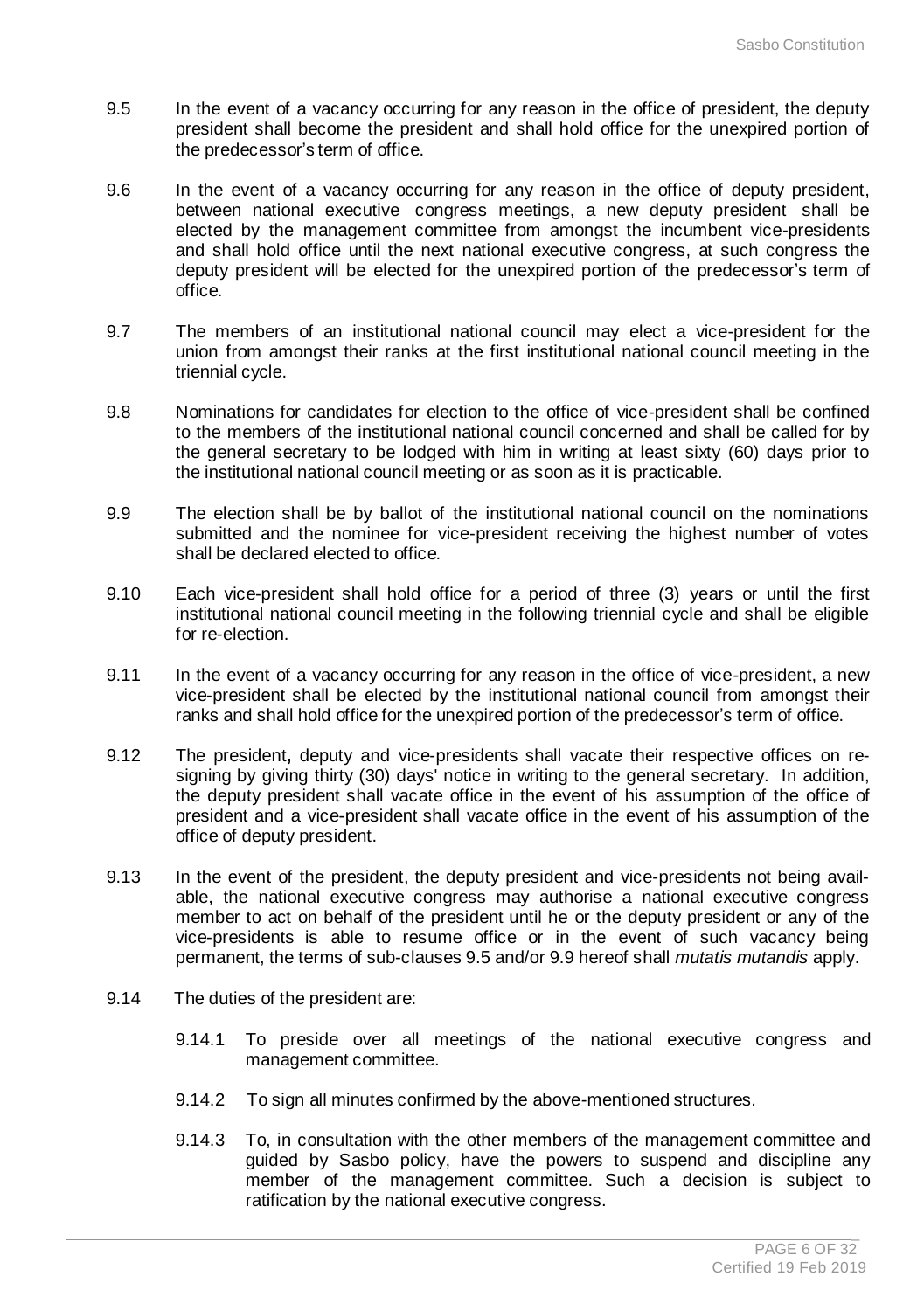9.15 The duties of the deputy president are:

To assist the president when called upon to do so and to exercise the powers and perform the functions of the president in the event of the latter not being available for any reason.

- 9.16 The duties of each vice-president are:
	- 9.16.1 To preside over all meetings of the institutional national council for the institution in which the vice-president is employed and to sign all minutes confirmed at such meetings.
	- 9.16.2 To assist the president and/or the deputy president when called upon to do so and to exercise the powers and perform the functions of the president or the deputy president in the event of them not being available for any reason.

The vice-president to assume these duties shall be appointed by the general secretary on a rotational basis.

#### **10. PAID OFFICIALS OF THE UNION**

10.1 The management committee shall appoint a general secretary, and such further headquarters' staff as may be deemed necessary, upon such terms and conditions as it may deem fit, provided that the terms of employment of the general secretary shall provide for three (3) calendar months' notice of termination on either side.

Should the management committee appoint a deputy and/or assistant general secretaries, the duties and/or powers assigned to the general secretary in this constitution shall apply *mutatis mutandis* firstly to the deputy general secretary, then to the assistant general secretaries in the absence of the general secretary.

# 10.2 **General Secretary**

The duties of the general secretary shall be:

- 10.2.1 to exercise supervision over the affairs of the union;
- 10.2.2 to enforce observance of this constitution;
- 10.2.3 to attend to the office of the union;
- 10.2.4 to make periodical visits to union branches, or other centres, for such periods and for such purposes as he may deem fit;
- 1.02.5 to keep such books and accounts as may be prescribed by the national executive congress or the management committee;
- 10.2.6 to conduct union correspondence and to keep originals of all letters received and copies of all letters despatched;
- 10.2.7 to receive requisitions for meetings of the national executive congress, institutional national councils and management committee and to issue notice of all these meetings; to attend all these meetings and to keep a proper record of proceedings thereof;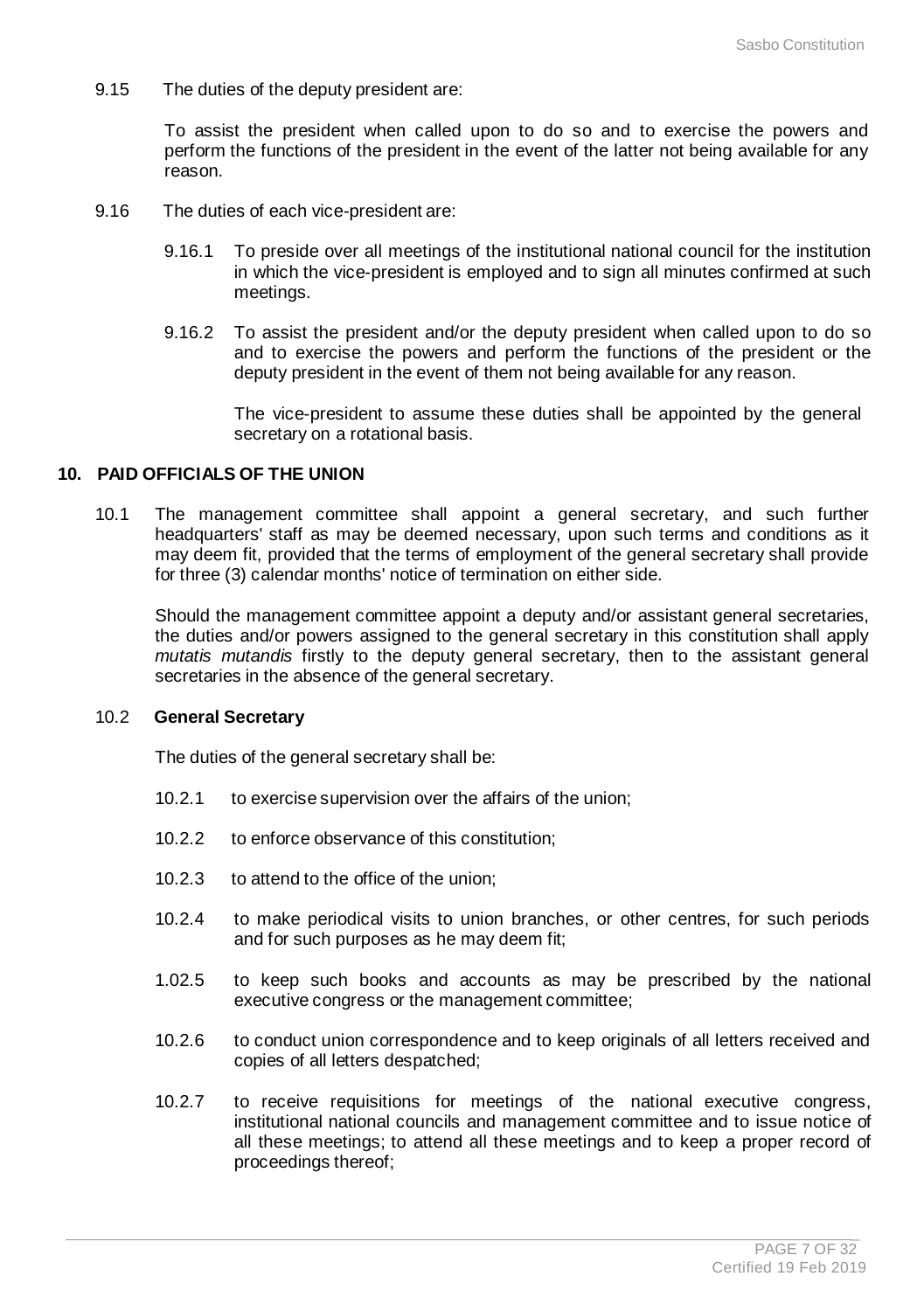- 10.2.8 to submit regular financial reports of the union to the management committee, and to prepare the annual balance sheet and income and expenditure accounts as at the end of the union's financial year;
- 10.2.9 to keep a record of members of the union, recording therein every member's address, date of enrolment, subscriptions and any levies paid by such members and, in the event of the resignation or expulsion of a member, the date thereof;
- 10.2.10 to collect receipts for all monies paid, issue receipts for all monies received, and to bank all monies within seven (7) days of receipt;
- 10.2.11 to ensure that the provisions of the Labour Relations Act, No. 66 of 1995, are complied with;
- 10.2.12 to engage and dismiss (in terms of disciplinary procedures) for any good and sufficient reason employees of the union below the rank of assistant general secretary;
- 10.2.13 the general secretary shall not be entitled to vote on any matters, except where he has been elected to represent the union on any specific council, board or committee.

#### **11. REMOVAL AND RE-INSTATEMENT OF OFFICE BEARERS AND OFFICIALS**

11.1 Notwithstanding anything contained in this constitution, if at any time not less than thirty percent (30%) of the members of a branch, in the case of branch executive committee members, or thirty percent (30%) of the members of an institution, in the case of members of an institutional national executive council, or thirty percent (30%) of the members of the union in the case of members of the national executive congress or full-time officials of the union, submit a written request to the branch executive committee or the institutional national council or the national executive congress, as the case may be, for the taking of a ballot to determine whether a branch, institutional or national office bearer or official named in such request shall be removed from office, such a ballot of the members of the branch or the institution or the union, as the case may be, shall be conducted within thirty (30) days of the receipt of the request.

If at the resultant ballot, not less than eighty percent (80%) of the members of the branch or the institution or of the union, as the case may be, vote in favour of his removal the office bearer or official concerned shall vacate office as from the date on which the result of the ballot is known. Any vacancy resulting from such removal shall be filled in the manner laid down in this constitution.

11.2 Whenever an office bearer or official has been removed from office in terms of this constitution but, otherwise than sub-clause 11.1 above, not less than thirty percent (30%) of the members of the branch, in the case of a branch office bearer, or not less than thirty percent (30%) of the members of an institution, in the case of an institutional office bearer, or not less than thirty percent (30%) of the members of the union, in the case of a member of the national executive congress or a full-time official, may not later than thirty (30) days after the date of such removal submit a written request to the branch executive, institutional national council or the national executive congress, as the case may be, for the taking of a ballot of the members of the branch or the members of the union, as the case may be, in order to determine whether the office bearer or official so removed from office shall be reinstated and such ballot shall be conducted within thirty (30) days after the receipt of the request.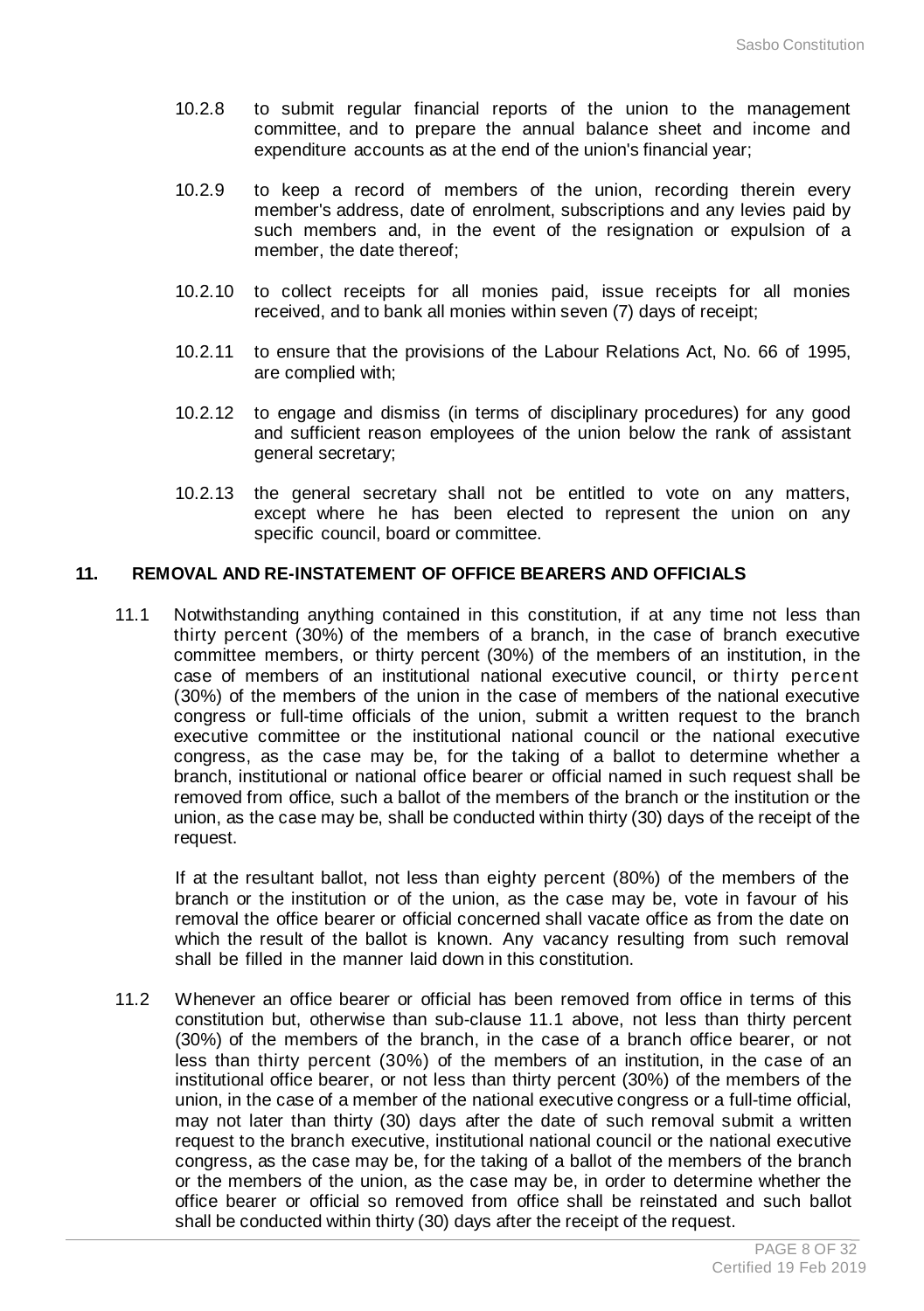The office bearer or official shall be reinstated if at the ballot not less than sixty percent (60%) of the members of the branch or the members of the union, as the case may be, vote in favour thereof.

- 11.3 The management committee shall be entitled, subject to any law, summarily to dismiss the general secretary on any of the following grounds:
	- 11.3.1 Serious neglect of duty or misconduct;
	- 11.3.2 Commission of any act which, in the opinion of the management committee, is seriously detrimental to the interests of the union;
	- 11.3.3 Refusal or failure to carry out any duties imposed on him by this constitution, or in terms of his contract of employment;
	- 11.3.4 On any grounds which, at common law, would entitle an employer summarily to dismiss an employee.

# **CHAPTER III – NATIONAL STRUCTURES**

#### **12. NATIONAL EXECUTIVE CONGRESS**

The union shall be governed by a national executive congress, which shall be composed of the president, the deputy president, the vice-presidents, the management committee and one (1) delegate for every one thousand five hundred (1 500), or part thereof, members attached to union branches with a minimum of two (2) delegates per branch and a maximum of six (6) delegates per branch.

An additional six (6) delegates may be nominated by the general secretary and confirmed by the national executive congress to attend the national executive congress. Notwithstanding the above, there shall be no fewer than eighteen (18) national executive congress delegates.

### 12.1 **Powers of the national executive congress**

The national executive congress shall, subject to the provisions of this constitution, have power

- 12.1.1 to elect a president and deputy president for the union;
- 12.1.2 to appoint a management committee, to hold office concurrently with the president and deputy president for a period of four (4) years and then be eligible for re-appointment, for the purpose of exercising the powers and functions as set out in clause 13 of this constitution;
- 12.1.3 to appoint any committee it may deem fit for the purpose of investigating and reporting on any matter, such committee to have full power to act in terms of reference;
- 12.1.4 to review decisions of branch executive committees or branch general meetings, and to confirm, alter or reverse such decisions;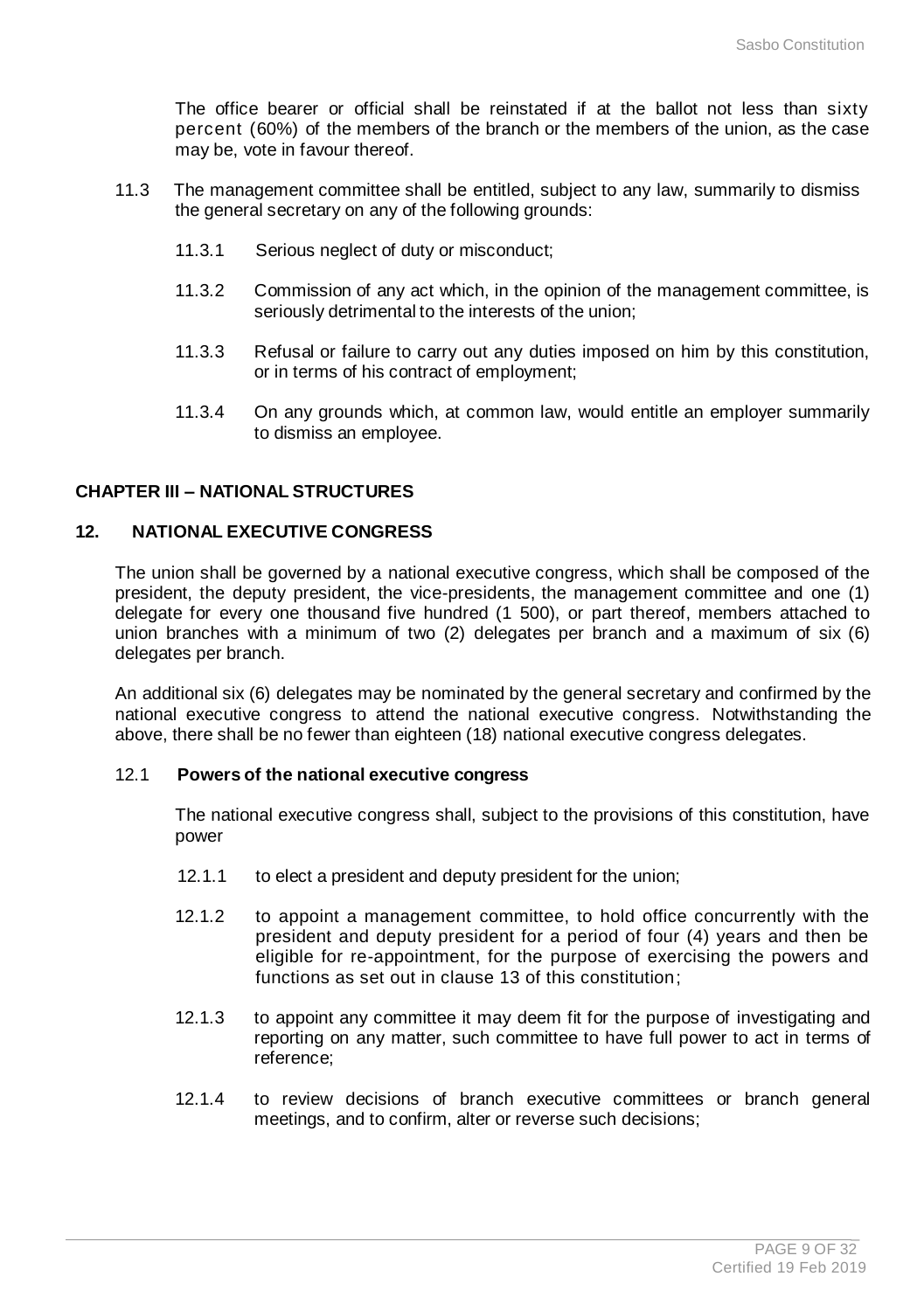- 12.1.5 to institute or defend legal proceedings by or against the union or against individual members or office bearers or officials of the union in matters pertaining to their employment and to provide legal assistance wherever deemed necessary;
- 12.1.6 to establish or close down union branches in any area and to define the areas of jurisdiction of branches;
- 12.1.7 to suspend any member or branch executive committee for action contrary to the terms of this constitution or to instructions issued by the national executive congress, and to take over the management of the affairs of the branch until another branch executive committee is elected;
- 12.1.8 to determine union policy and to do such other things as, in the opinion of the national executive congress, may appear to be in the interests of the union.

### 12.2 **Eligibility**

No person shall be eligible for election or co-option to the national executive congress unless he has served at least two (2) years on a branch executive committee or has been a member of the union for not less than five (5) years or has appropriate labour relations experience.

No person whose subscription to the union is three (3) months or more in arrears shall be eligible for election or co-option to the national executive congress.

No delegate shall be eligible to attend the national executive congress under any one of the following circumstances:

- 12.2.1 on suspension or expulsion from membership of the union, or upon ceasing to be employed by a financial institution as defined in clause 2.3;
- 12.2.2 on tendering his resignation in writing to the general secretary;
- 12.2.3 on suspension, expulsion or resignation from the branch executive committee by which he was elected.

The branch executive committee from which the former national executive congress delegate had been elected shall fill any such vacancy.

### 12.3 **Nominations**

Nominations for the elected and alternate members of national executive congress shall be received by the chairmen of union branches at the first meeting of the branch executive committee after the annual general meeting in the triennial cycle. Branch executive committee members, whose subscriptions are not more than three (3) months in arrears, shall be entitled to nominate as many members as they deem fit.

### 12.4 **Elections**

.

National executive congress delegates plus two (2) alternate delegates shall be elected by branch executive committees and shall hold office for a period of four (4) years, (to run concurrent with the presidential term) and shall be eligible for re-election.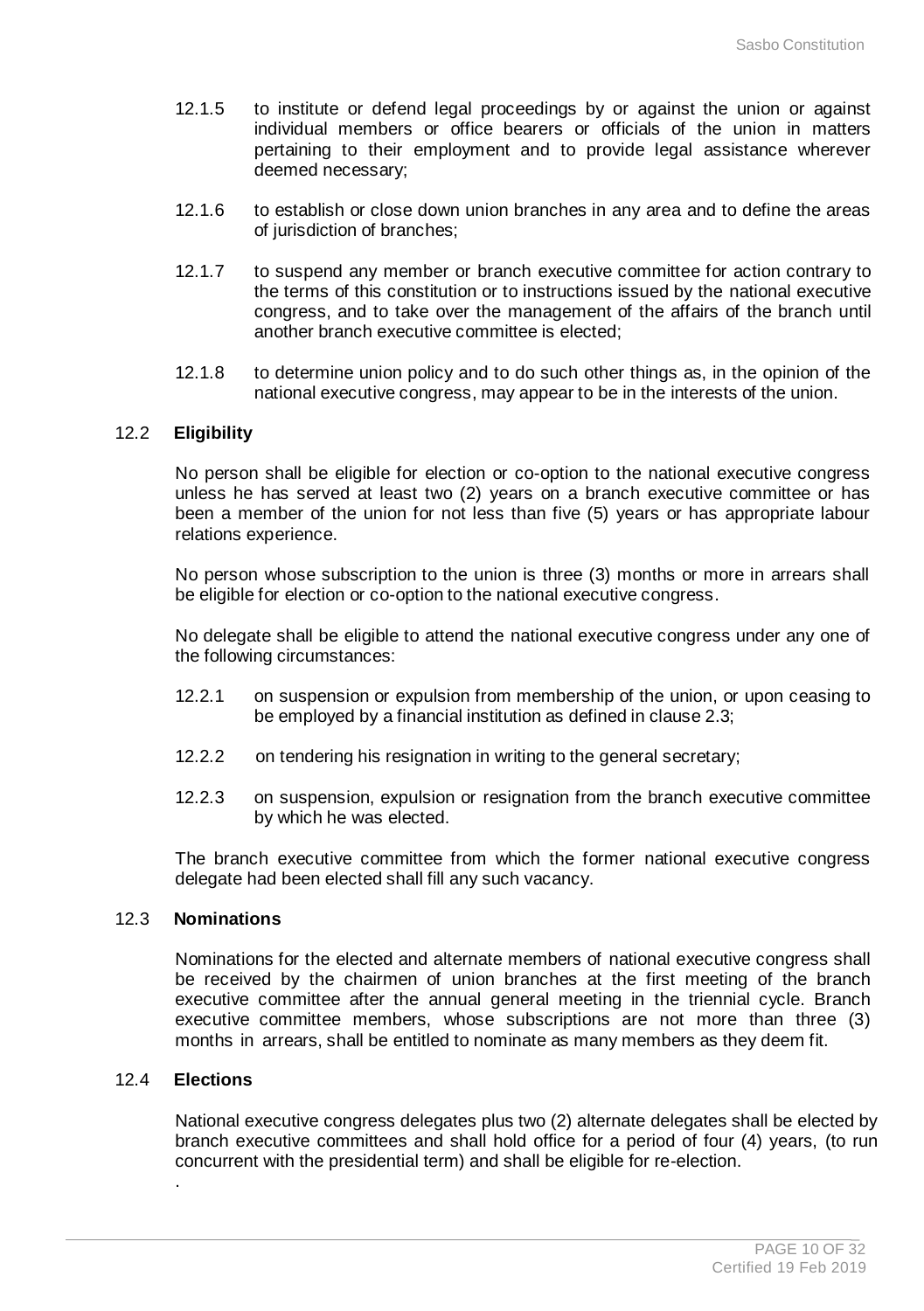Should any elected delegate/s, for whatever reason, not be able to attend a national executive congress meeting, such delegate/s shall be substituted from amongst the elected alternate delegates.

Notwithstanding the above, branch executive committees that are entitled to more than one (1) delegate shall, for each national executive congress meeting, be entitled to substitute one (1) of the elected delegates with another member elected from amongst all eligible branch executive committee members.

The election of members to the national executive congress shall be by ballot of the branch executive committee members who may vote for one (1) nominee, or any number of nominees up to the number of delegates to be elected by the branch.

In the event of the number of nominations received not exceeding the number of delegates to be elected, the members nominated shall be declared elected, and no vote of members will be necessary.

Branch executive committees shall endeavour to ensure that the national executive congress delegations are as representative as possible of the membership falling within the jurisdiction of the branch. The delegations must, as far as possible, reflect a representative cross section of the institutions represented within the branch executive committee's jurisdiction and must reflect a representative cross section of the membership within those institutions in terms of job grade and position.

The result of the elections conducted at each union branch shall be advised to the general secretary in writing within seven (7) days and published in the first issue of the official publication of the union following the election.

## 12.5 **Attendance at Meetings in Advisory Capacity**

The general secretary shall have the power, whenever it is deemed desirable or necessary, to invite any person/s to attend any meeting. Such person/s may attend only in an advisory capacity and shall not have the power to vote at any meeting.

# 12.6 **Meetings**

The national executive congress shall meet every year, on dates to be fixed by the general secretary. At least one (1) calendar month's notice of such meetings shall be given to each elected delegate, and to every such notice an agenda shall be attached.

Special meetings may be called by the general secretary when and at such notice as is deemed necessary provided that such notice shall not be less than two (2) weeks.

# 12.7 **Chairman**

The chairman at meetings of the national executive congress shall be the president of the union or, failing the president, the deputy president or failing the president and deputy president, one of the vice-presidents chosen by the general secretary on a rotational basis.

The chairman shall have a casting vote only.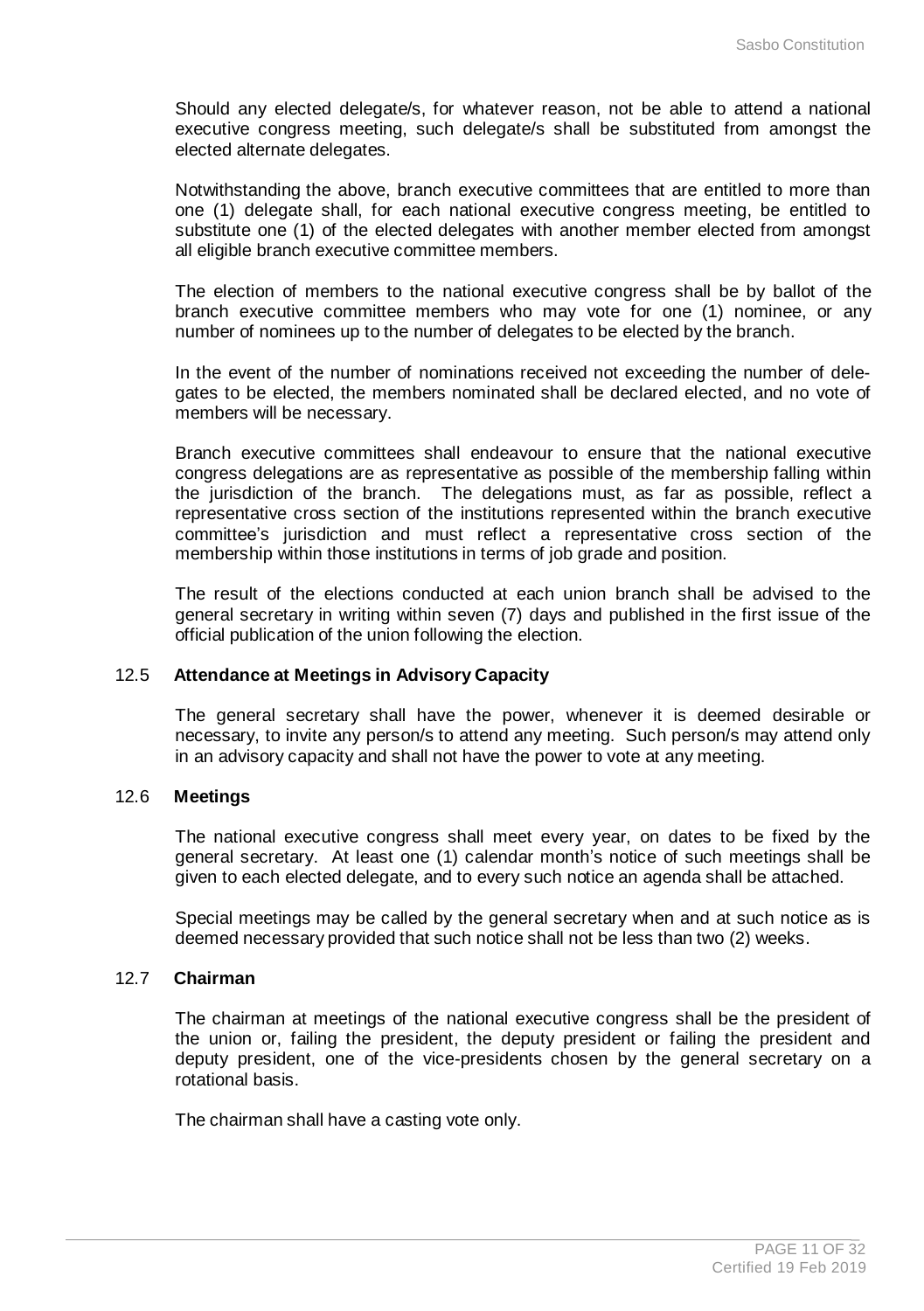# 12.8 **Quorum**

Fifty percent plus one (50% +1) of the delegates shall form a quorum at a national executive congress meeting. In the event of a quorum not being present thirty (30) minutes after the time at which the meeting was due to commence, the meeting shall stand adjourned for not more than fourteen (14) days, to a date to be decided upon by the delegates present, when the delegates then in attendance shall form a quorum and shall have the power to act as if the whole congress were present.

At least seven (7) days' notice of such adjourned meeting shall be given in writing by the general secretary to all delegates of the national executive congress.

### 12.9 **Voting at Meetings of the national executive congress**

All motions must be proposed and seconded and, unless otherwise provided herein, shall be decided by a show of hands, but any national executive congress delegate shall have the right to propose that a secret ballot be taken on any issue. If such a proposition is carried, voting on the issue in question shall then be by secret ballot. The chairman shall be entitled, in the event of equality of voting, to a casting vote only.

#### 12.10 **Vote of Members**

The national executive congress shall not take any action of vital importance without first ascertaining the will of the members by means of a ballot vote (See clauses 22 and 23).

#### 12.11 **Out-of-Pocket Expenses**

Each delegate to the national executive congress will be allowed a sum, to be determined by the management committee from time to time, for each day on which he attends meetings of the national executive congress or any sub-committee thereof.

#### 12.12 **Sub-Committees**

The national executive congress shall have the power to delegate any matters to subcommittees, who shall have the power to act in terms of reference.

#### 12.13 **Information to branches**

Information dealing with matters arising out of national executive congress meetings may be disseminated to all active union branches by means of circulars or articles appearing in the union's official publication.

#### **13. MANAGEMENT COMMITTEE**

All assets of the union shall be vested in a management committee comprising the president, the deputy president and five (5) other elected members.

### 13.1 **Elections**

The other elected members shall be elected by the national executive congress from amongst the delegates having appropriate expertise in the area of the duties of the management committee.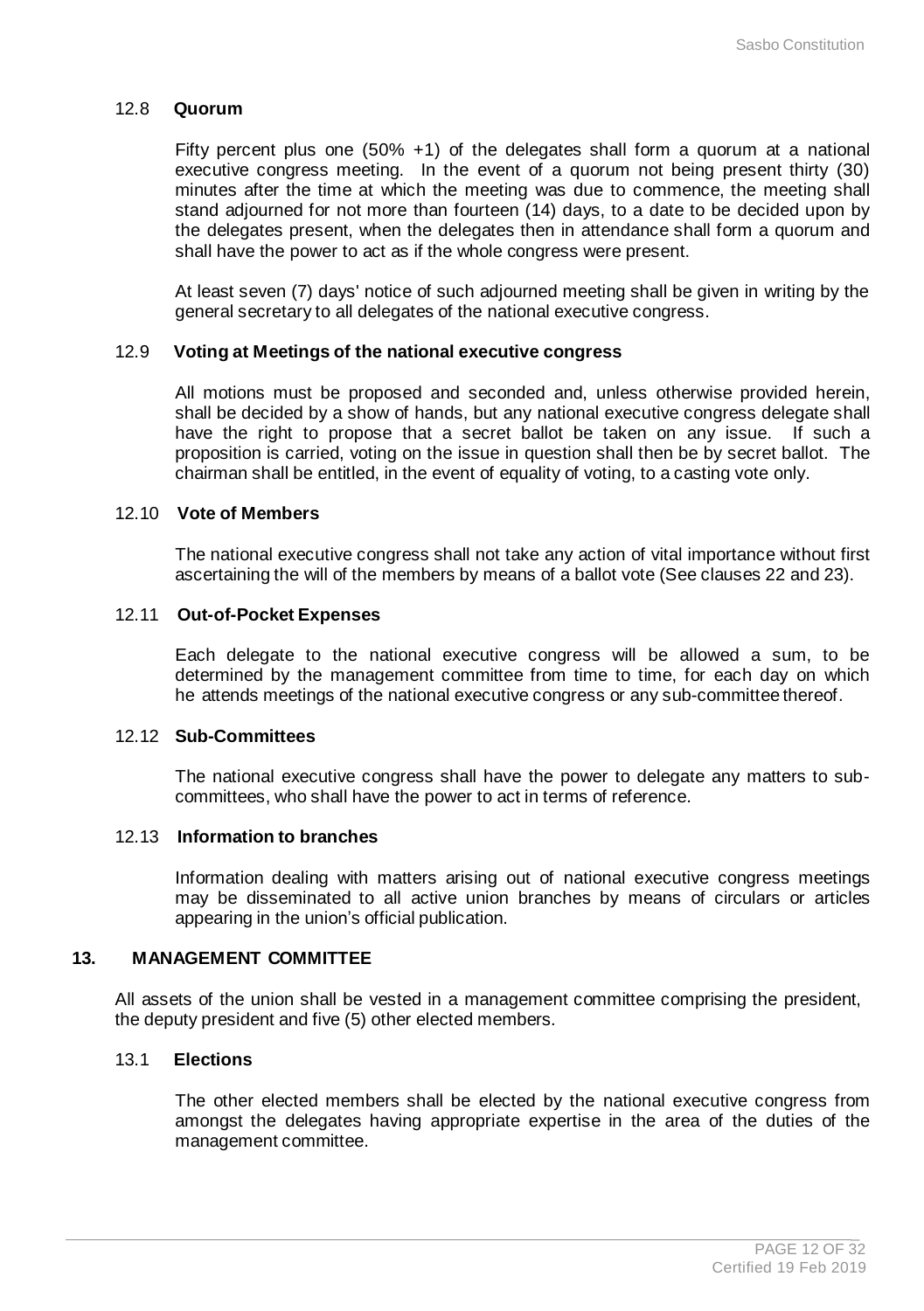### 13.2 **Vacancies**

Should any member of the management committee vacate office, the vacancy shall be filled by the national executive congress appointing another member from its ranks who shall hold office until the next management committee is appointed.

# 13.3 **Vacation of Seat**

A member of the management committee shall vacate his seat in any one of the following circumstances:

- 13.3.1 on suspension or expulsion from membership of the union, or upon ceasing to be employed by a financial institution as defined in clause 2.3;
- 13.3.2 on suspension, expulsion or resignation from the branch executive committee network;
- 13.3.3 on suspension, expulsion or resignation from the office of president or deputy president;
- 13.3.4 on absenting himself without permission of the management committee from two (2) consecutive meetings;
- 13.3.5 on tendering his resignation in writing to the general secretary and the vacation of seat will be effective as from the date of such resignation;
- 13.3.6 on allowing his subscription to the union to fall three (3) months in arrears without explanation satisfactory to the management committee.

# 13.4 **Attendance at Meetings in Advisory Capacity**

The general secretary shall invite any person/s, sanctioned by the management committee, to attend the management committee meetings only in an advisory capacity and shall not have the powers to vote at any meeting.

# 13.5 **Meetings**

The management committee shall meet every second month, or as and when required, on dates set by the general secretary.

#### 13.6 **Chairman**

The president shall chair meetings of the management committee.

# 13.7 **Quorum**

Four (4) members of the management committee shall form a quorum.

# 13.8 **Powers of the management committee**

It shall be the duty of the management committee to safeguard the financial interests of the union and to attend to all headquarters' staff matters from the post of assistant general secretary upwards.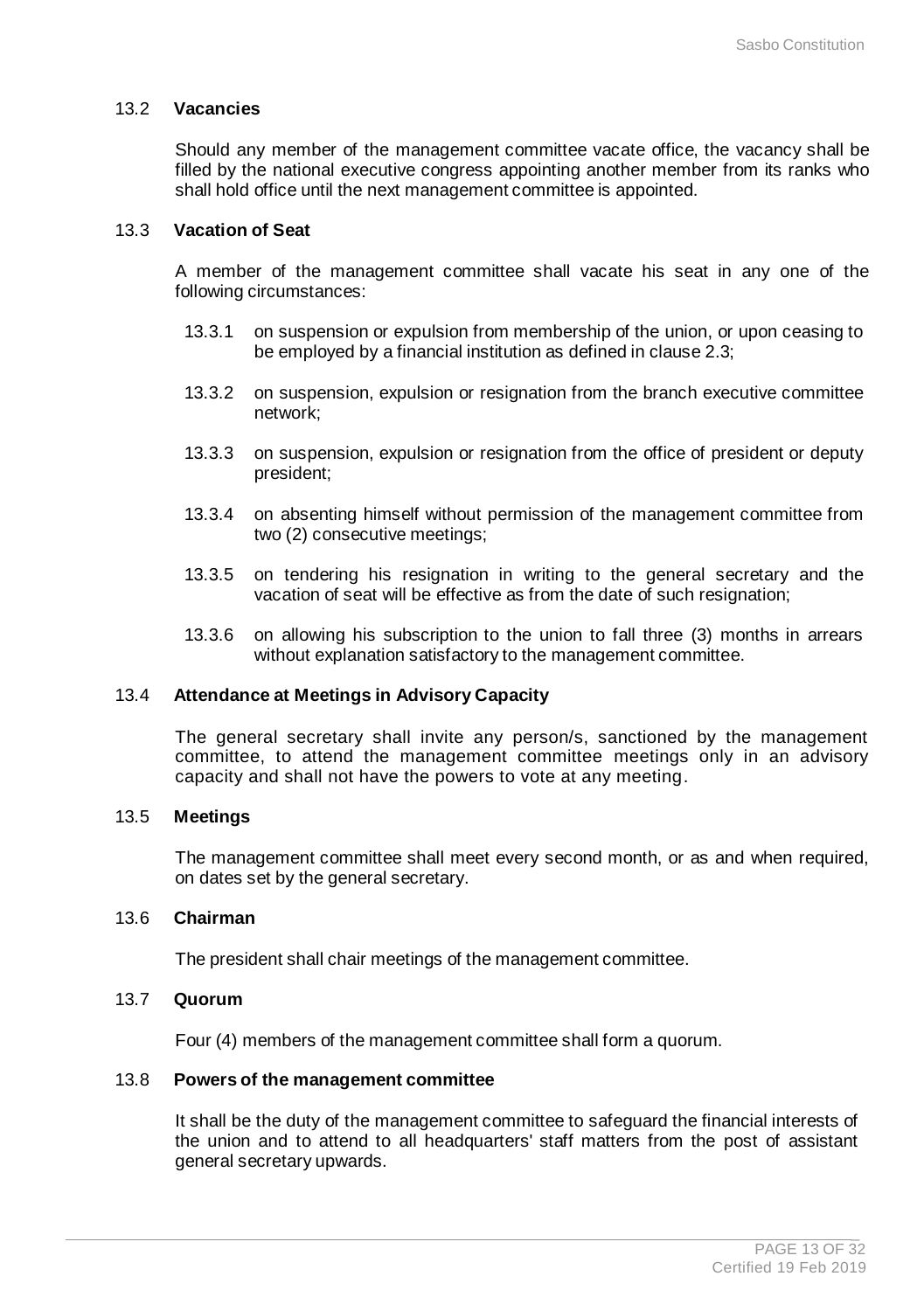It shall also be the duty of the management committee to decide upon the levels of the remuneration package of all the union's staff.

All property of the union, movable or immovable and all deeds, securities, mortgage bonds and leases pertaining to the union shall be in the name of the union.

- 13.8.1 The management committee shall be, and hereby are, empowered to accept or release such deeds, securities, mortgage bonds and leases for and on behalf of the union and to make and to sign on behalf of the union all necessary documents.
- 13.8.2 The management committee shall have the power to acquire, either by purchase, lease or otherwise, any movable or immovable property on behalf of the union, and to sell, let, mortgage or otherwise deal with or dispose of any movable or immovable property belonging to the union.
- 13.8.3 Between meetings of the national executive congress the general secretary may refer matters to the management committee for a majority decision; such decision to be submitted to the national executive congress for ratification at their first meeting after the decision has been taken.
- 13.8.4 To operate on the union's banking accounts in conjunction with the general secretary.
- 13.8.5 To invest and deal with any monies of the union not immediately required for carrying out its activities upon such securities and in such a manner as may from time to time be determined and to realise, vary, reinvest, or otherwise deal with such securities in such a manner as may from time to time be determined.
- 13.8.6 To effect payment of all normal expenses in connection with the union'saffairs.
- 13.8.7 To lend money to any person or company, on interest at a rate to be determined by the management committee, and on such terms as may seem expedient.
- 13.8.8 To, under appropriate circumstances, determine a fee structure for services rendered to union members or non-members.

# 13.9 **Banking Accounts**

A banking account or accounts shall be kept in any branch of any South African bank approved by the management committee. All payments shall be made in a manner approved by the management committee.

# 13.10 **Accounts**

Proper books of account shall be kept, which shall be audited annually by a professional auditor appointed by the management committee.

Notice of the availability of the annual balance sheet and the statement of income and expenditure, together with the auditor's report, shall be published each year in the union's official publication. These financial statements shall be made available for inspection by members on application to the general secretary, during office hours.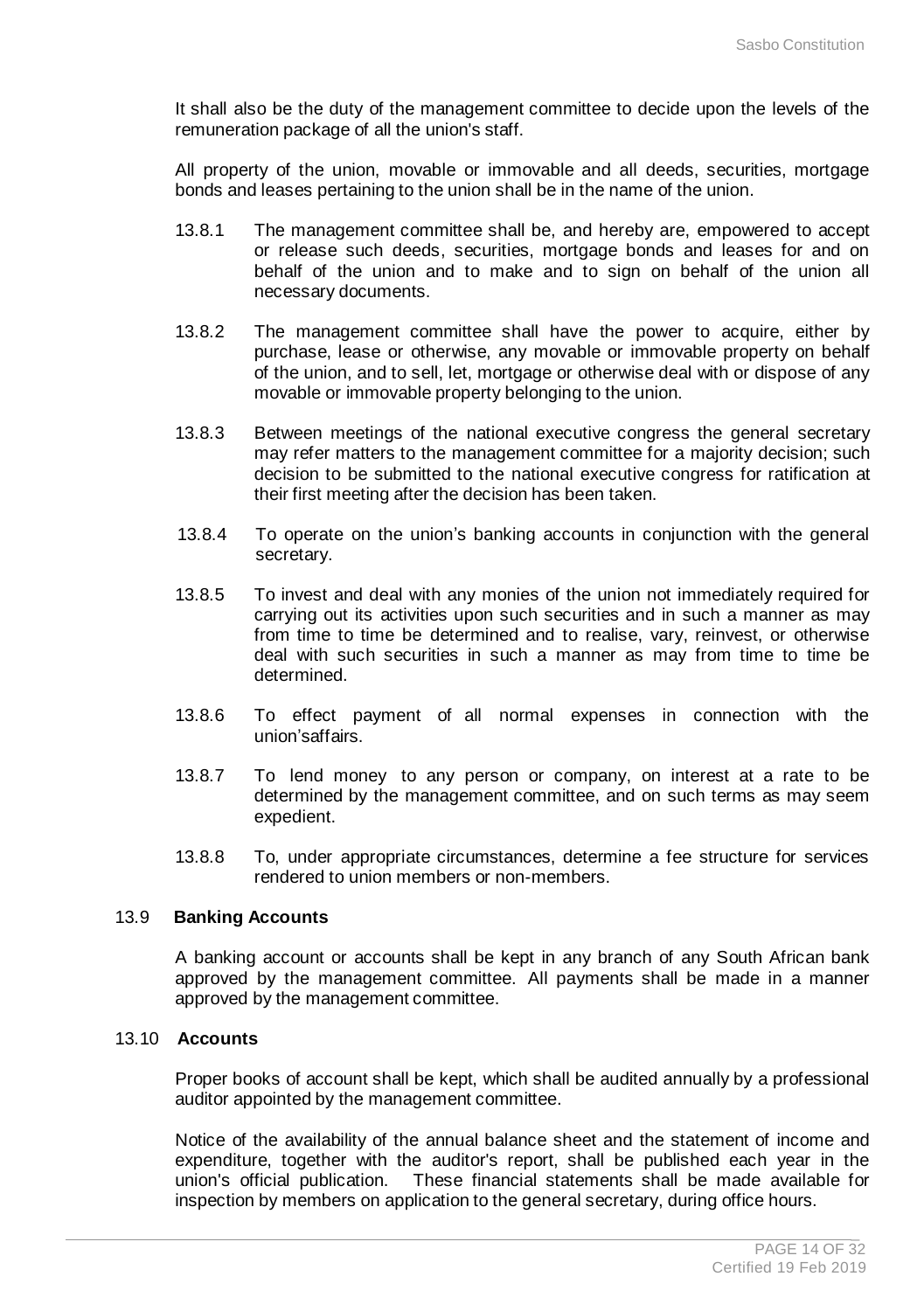# 13.11 **Travelling Expenses**

Any member or official travelling on the union's business with the sanction of the national executive congress will be allowed a distance allowance per kilometre as laid down by the management committee, or economic railway or airfare, beds and meals on conveyance, hotel expenses and an allowance at a rate to be determined by the management committee from time to time, whilst engaged in or travelling in the union's interests.

#### 13.12 **ExtraordinaryExpenditure**

Except as allowed for in sub-clauses 12.11, and 13.11, no expenditure may be incurred without the prior sanction of the management committee.

# **CHAPTER IV – BRANCH REPRESENTATIVE STRUCTURES**

#### **14. BRANCHES**

- 14.1 A branch of the union may be established in an area where there are not less than one hundred (100) members of the union, and may also be established in respect of any group of members as the national executive congress may determine. The national executive congress may, in its discretion, permit the establishment of a branch in an area where there are less than one hundred (100) members provided special circumstances exist.
- 14.2 Application for the establishment of a branch shall be made in writing, to the national executive congress by not less than fifteen (15) members of the union in the area concerned.
- 14.3 If the national executive congress approves of the establishment of the branch, the general secretary shall notify the members from whom the application has been received and such members shall hold an inaugural meeting. At this meeting a branch executive committee and a branch secretary shall be elected on nomination, duly seconded and voted upon by show of hands by the members present, and shall hold office until the annual general meeting of the branch.
- 14.4 The national executive congress shall have the right to depute one or more of its members and/or the general secretary to investigate the affairs of any branch at any time without assigning a reason therefore, and such deputy or deputies shall have access to all the records of the branch and have power to take them into custody.
- 14.5 Each branch of the union shall be authorised to incur certain expenses for the necessary conduct of the branch. Such expenditure must be to cover the hire of halls, advertising, stationery, postage and such other items, which must be sanctioned by the management committee prior to the incurrence thereof.
- 14.6 Branches shall send to headquarters a copy of the minutes of all their meetings, and shall keep headquarters fully advised of the members of their local branch committee.
- 14.7 Branches may receive applications for membership and shall forward such applications to the general secretary with their recommendations for or against election. If against; reasons must be stated.
- 14.8 Branches shall be entitled to raise funds by means of social activities, competitions, etcetera, and the branch executive committee shall wholly administer such funds.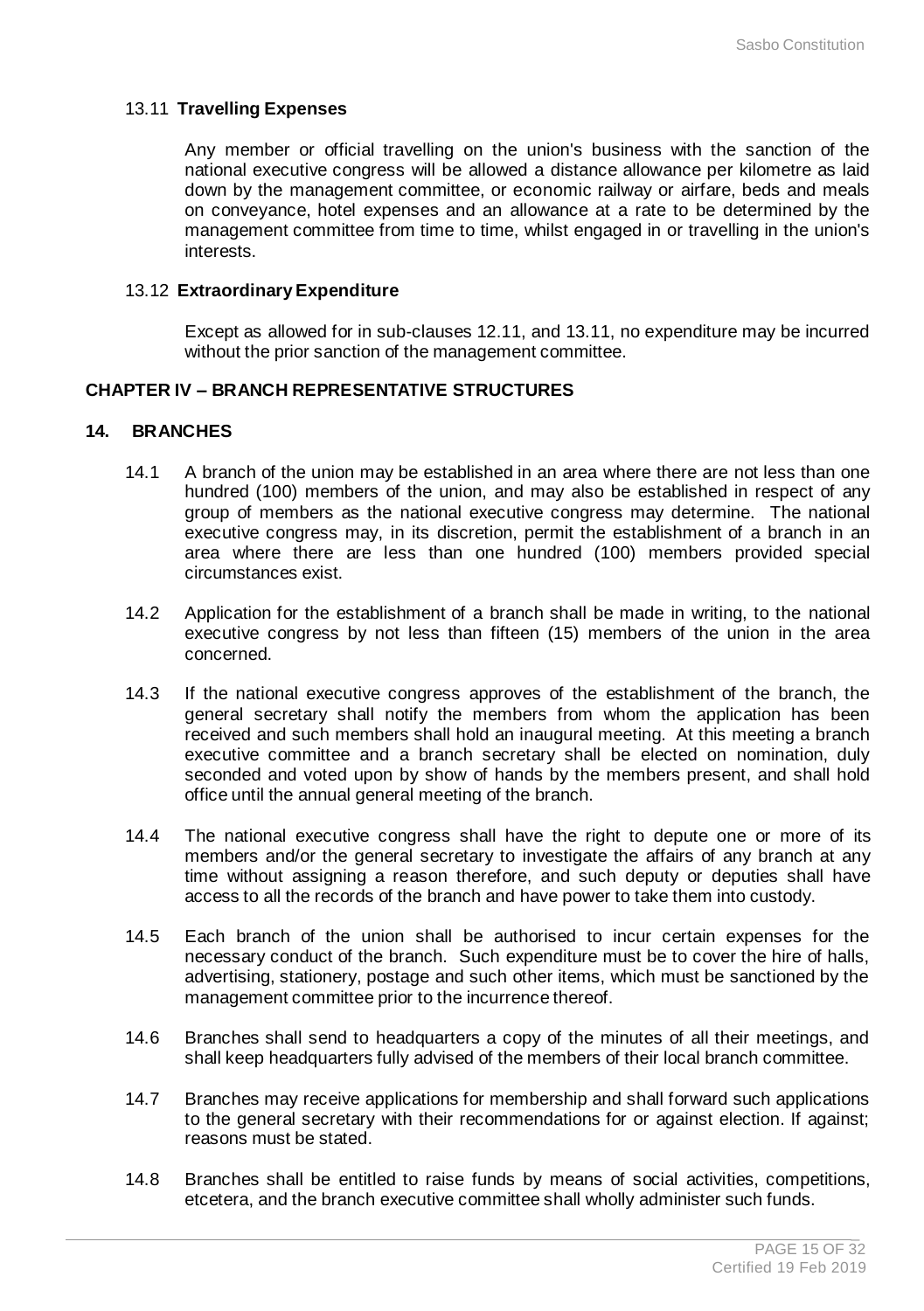14.9 Each member of the branch executive committee shall be allowed a sum, to be determined by the management committee from time to time, for every meeting of the committee he attends and the total of such allowance shall be paid at the end of his term of office.

# **15. BRANCH MEETINGS**

- 15.1 General meetings of members of each branch may be held. Special general meetings shall be called whenever desired by a two thirds majority of the branch executive committee, or upon requisition signed by at least ten percent (10%) of the registered members attached to the branch.
- 15.2 Notice of every general meeting showing the business to be transacted thereat, shall be given to members by a notice exhibited in each point of representation, not later than seven (7) days before the dates of such meetings, provided that, in the case of special general meetings, such shorter notice as may be decided by the chairman may be given provided that such shorter notice will not be less than twenty four (24) hours.
- 15.3 The annual general meeting of each branch will be held during each calendar year at intervals not exceeding fifteen (15) months.
- 15.4 All motions at a general meeting shall, if the chairman so decides, be reduced to writing and shall be delivered to the presiding officer to be read to the meeting. No motion shall be considered unless seconded.
- 15.5 The quorum for branch general meetings shall be five percent (5%) of the members, or twenty (20) members of the branch, whichever is the lesser.

If within thirty (30) minutes of the time fixed for any general meeting a quorum is not present, the meeting shall stand adjourned to such date, no longer than twenty one (21) days thereafter, as the members present may decide and, at such adjourned meeting, of which notice shall have been given to all members, the members present shall form a quorum.

- 15.6 At every general meeting, the minutes of the preceding general meeting shall be read by the branch secretary and signed by the presiding officer after confirmation.
- 15.7 All matters forming the subject of motions shall be decided by the votes of a majority of those present and, unless otherwise provided herein, shall be voted upon a show of hands, but any member shall have the right to propose that a secret ballot be taken on any issue. If such a proposition is carried, voting on the issue in question shall then be by secret ballot.

The chairman shall have a casting vote only.

15.8 Unless exemption is obtained from national executive congress each branch executive committee shall meet at least once every second month.

Fifty percent plus one (50% +1) of the members of any branch committee or subcommittee shall form a quorum at meetings of that committee or sub-committee.

Special meetings of the branch executive committee shall be called by the chairman whenever he deems it advisable or upon a requisition signed by not less than two-thirds of the members of the committee.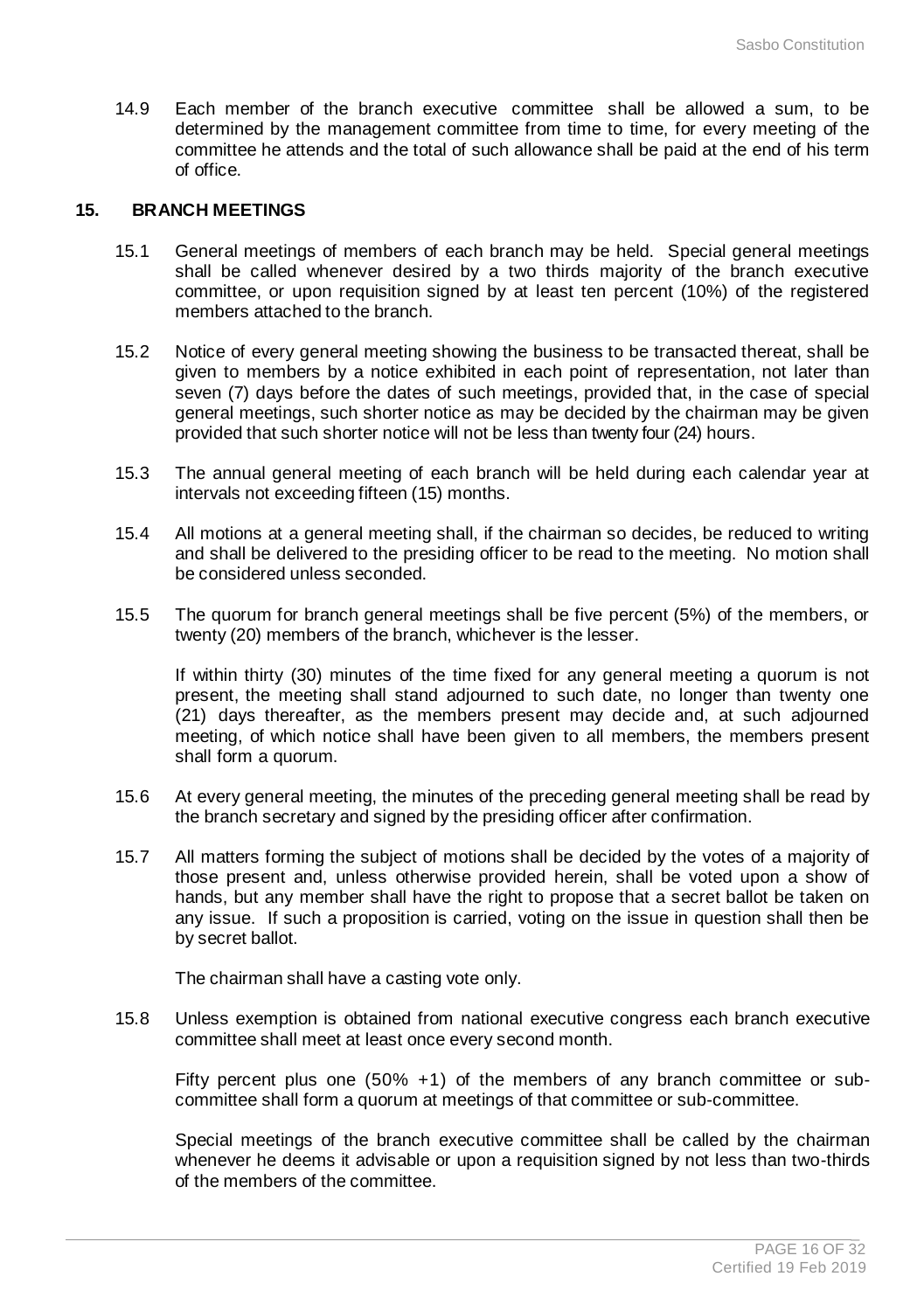- 15.9 Members of a branch executive committee or sub-committee shall be notified, in writing, of the time and place of meetings of the committee by the branch secretary, at least seven (7) days before the dates of such meetings, provided that shorter notice being not less than twenty four (24) hours may, in the discretion of the chairman, be given in respect of special meetings. To every notice of meeting an agenda shall be attached.
- 15.10 At every committee or sub-committee meeting the minutes of the previous meeting shall be read by the branch secretary and signed by the chairman after confirmation.
- 15.11 Copies of minutes of branch and of branch executive committee meetings and/or institutional sub-committee meetings shall be submitted to the general secretary immediately after confirmation.
- 15.12 The proceedings of any meeting shall not be invalidated by reason of the non-receipt by any member of the notice of the meeting.
- 15.13 Payment to any branch or branch official is subject to the authority of the management committee being first sought and obtained.
- 15.14 Decisions arrived at by branch general meetings must be referred to the national executive congress for endorsement before being acted upon.

# **16. BRANCH OFFICERS AND EXECUTIVE COMMITTEE**

# 16.1 **Management of a branch**

16.1.1 The management of the affairs of a branch between annual general meetings shall be vested in a branch executive committee consisting of a chairman, vice-chairman or vice-chairmen and as many members as the national executive congress shall decide with a minimum of eight (8) members and a maximum of eighteen (18).

> They shall be elected at the annual general meeting or by postal ballot and be eligible for re-election on termination of their period of office. A chairman, vicechairman or vice-chairmen and secretary for the branch shall be elected by the executive committee at their first meeting after the annual general meeting.

The chairman shall have a casting vote only.

Any changes to the branch executive committee shall be advised to the general secretary in writing within seven (7) days.

- 16.1.2 Vacancies occurring on a branch executive committee between annual general meetings shall be filled by the remaining members of the committee. A member appointed to fill a vacancy shall hold office for the unexpired portion of the period of office of his predecessor.
- 16.1.3 The branch executive committee members may resign office on giving one (1) months' notice in writing to the branch executive committee or may be summarily discharged by the committee for serious neglect of duty or misconduct.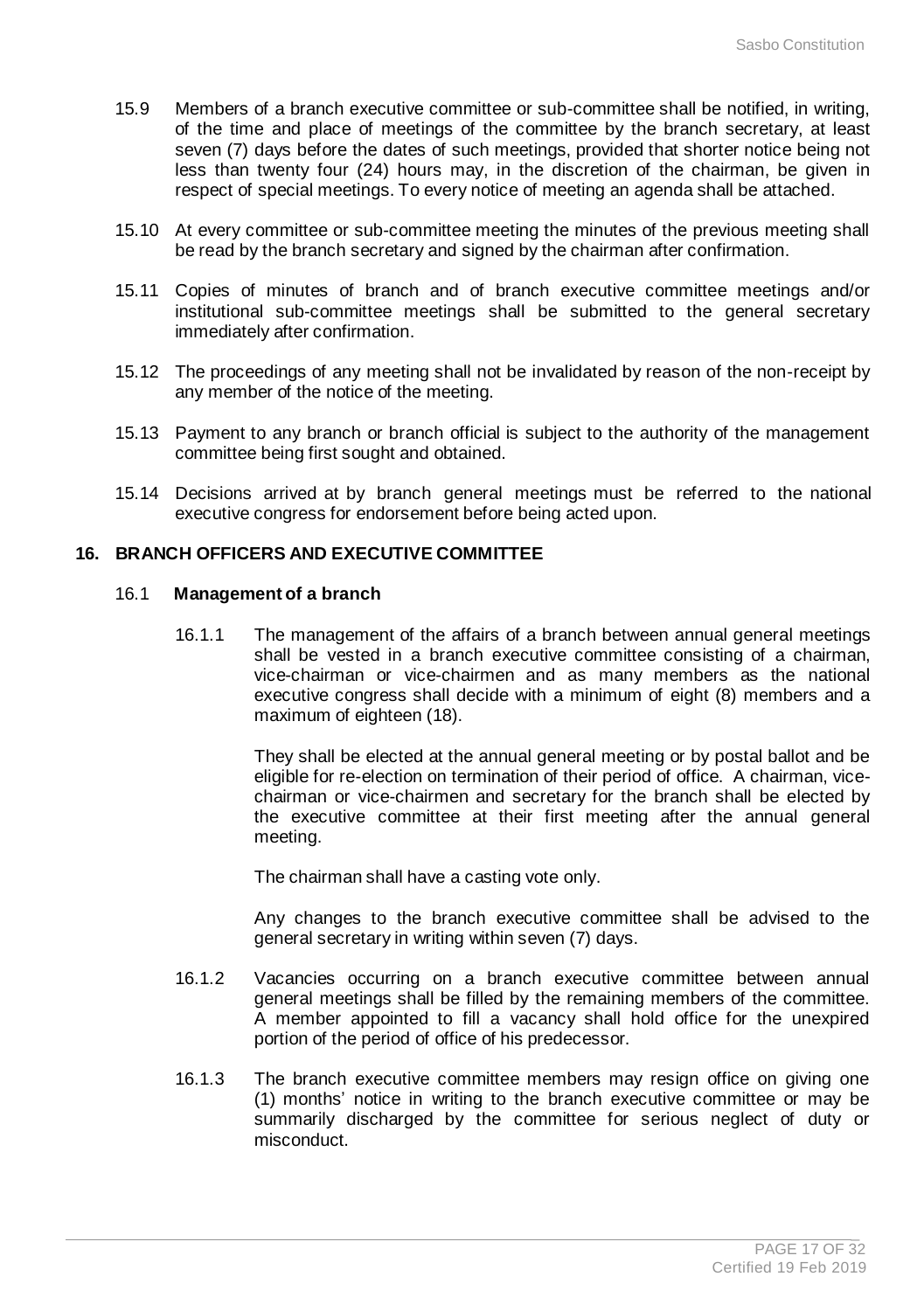- 16.1.4 In addition to any other duties imposed by this constitution, branch secretaries shall keep such books and accounts as may be prescribed by the management committee; receive requisitions for meetings; issue notices of meetings and conduct all correspondence of the branch, keeping original letters received and copies of those despatched and, at each meeting of the branch executive committee, produce the correspondence which has taken place since the previous meeting; attend all meetings and record minutes of proceedings; keep a register of members and, in the event of resignation, expulsion or transfer of a member to another branch, immediately advise the general secretary of the union of same; collect subscriptions and levies which are not dealt with direct from headquarters and issue official receipts for all monies received; bank all monies received within three (3) days of receipt, and perform such other duties as the branch executive committee, or general meeting may direct.
- 16.2 Nominations for membership of a branch executive committee shall, subject to the provisions of sub-clause 16.1.2, be lodged in writing with the branch secretary at least seven (7) days before the date of the annual general meeting of the branch or, with the permission of the meeting, be accepted from the floor.

In the case of postal ballots, nominations shall be called for in the official publication of the union.

- 16.3 The provisions of sub-clause 13.3 of the constitution shall, *mutatis mutandis* apply to members of the branch executive committee.
- 16.4 A branch executive committee shall, subject to sub-clause 15.14 have power:
	- 16.4.1 to appoint, from time to time, such sub-committees as it may deem fit;
	- 16.4.2 to open a banking account in the name of the branch;
	- 16.4.3 to establish bye-laws for the conduct of branch affairs which shall not conflict with the constitution of the union, the Labour Relations Act and any other law;
	- 16.4.4 to do such things as, in their opinion, appear to be in the interest of the branch.

# **17. DISPUTES**

Any disputes which may arise between members and their branches in connection with union matters, and which cannot be settled between them, shall be referred to the national executive congress for decision.

# **18. TRADE UNION REPRESENTATIVES**

- 18.1 Trade union representatives may be elected in any financial institution in which the union is recognised and shall be known as Sasbo representatives.
- 18.2 The function, nomination, election and removal of trade union representatives shall be governed by collective agreement between the union and the financial institution concerned.
- 18.3 No collective agreement shall limit the right of any union member to serve on the structures of the union or to be elected as an office bearer.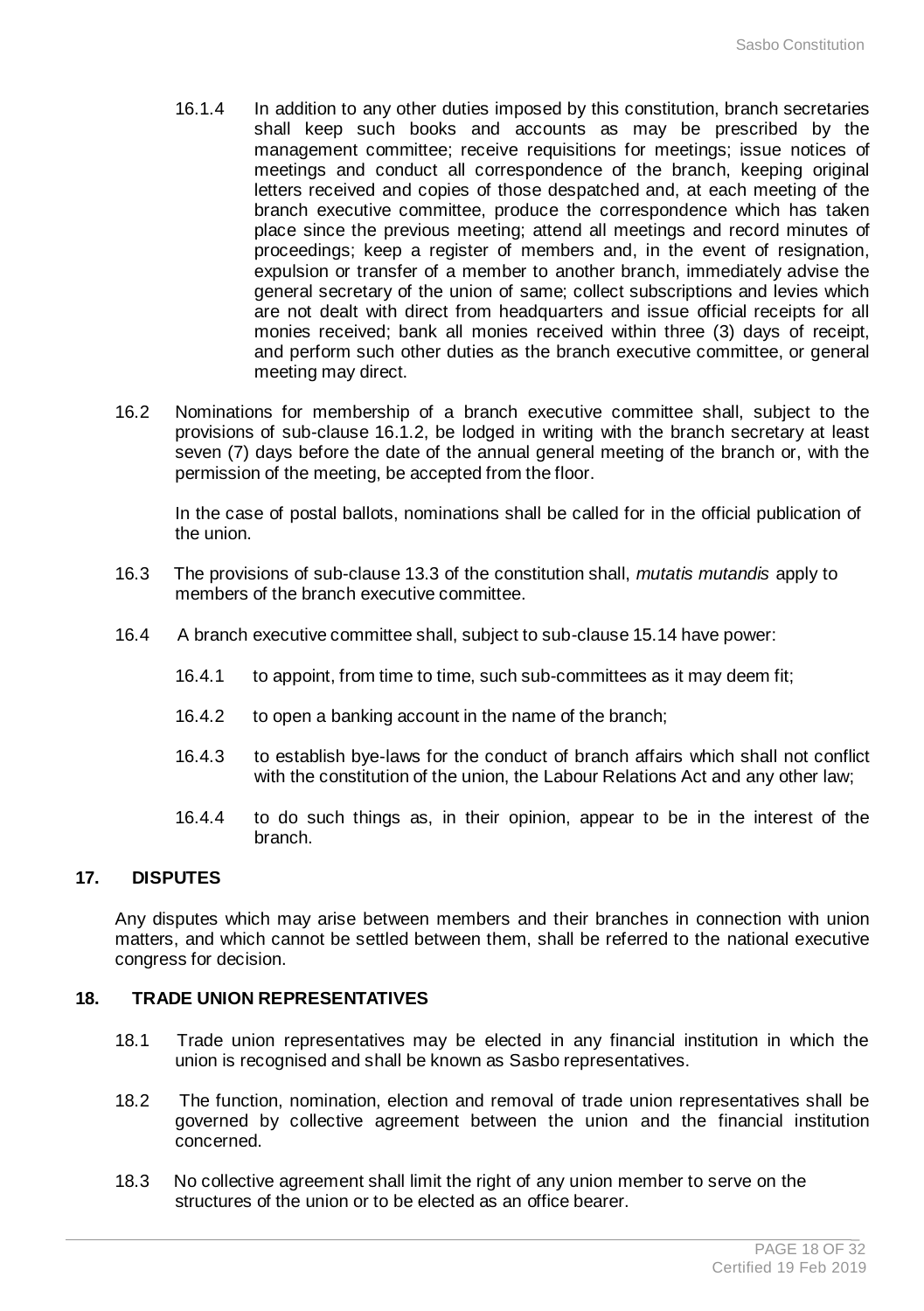- 18.4 Trade union representatives elected to serve on the structures of the union shall, in the first instance, be elected to office in the branch of the union within which they fall and must fully participate in that structure.
- 18.5 The trade union representatives shall implement and give effect to decisions of the national executive congress, management committee, institutional national councils, recruit members and generally promote their interests and represent members where applicable.

#### **CHAPTER V – INSTITUTIONAL STRUCTURES**

#### **19. INSTITUTIONAL STRUCTURES**

#### **19.1 INSTITUTIONAL NATIONAL COUNCILS**

Union policy and procedure concerning the negotiations and all dealings with specific institutions shall be governed by an institutional national council for every institution in which there are at least ten thousand (10 000) members.

### 19.1.1 **Powers**

The institutional national councils shall, subject to the provision of this constitution, have power:

- 19.1.1.1 to elect a vice-president for the union;
- 19.1.1.2 to elect, from their ranks, members of an institutional bargaining forum comprising the chairman of the institutional national council together with two (2) core delegates and a maximum of five (5) other members elected for their expertise and appropriate experience in negotiations and collective bargaining;
- 19.1.1.3 to appoint any sub-committee it may deem fit for the purpose of investigating and reporting on any matter pertinent to the institution concerned;
- 19.1.1.4 to co-opt any person or persons to serve on the institutional national council in a temporary capacity to assist by advice, such person or persons having no right to vote at any meeting of the institutional national council;
- 19.1.1.5 to review decisions of branch executive committees or branch general meetings pertaining to that specific institution, and to confirm, alter or reverse such decisions;
- 19.1.1.6 to institute or defend legal proceedings by or against the union or against individual members in matters pertaining to their employment with that specific institution and to provide legal assistance wherever deemed necessary;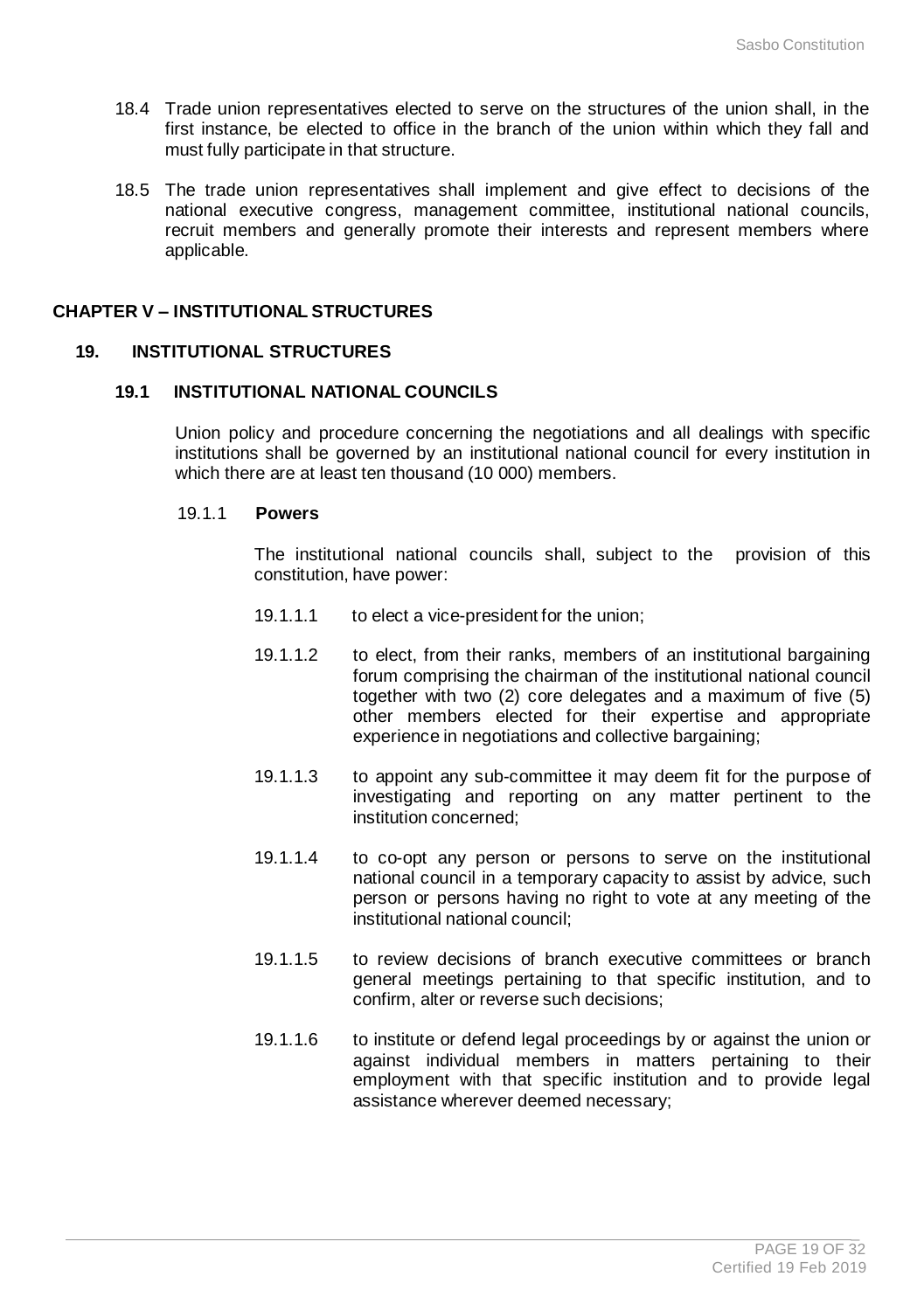19.1.1.7 to do such other things as, in the opinion of the institutional national council, are in the interests of the members employed by that specific institution.

# 19.1.2 **Eligibility**

No person shall be eligible for election to an institutional national council unless he has served at least two (2) years on a branch executive committee or has been a member of the union for not less than five (5) years or has appropriate labour relations experience.

No person shall be eligible for election to an institutional national council whose subscription to the union is three (3) months or more in arrears.

No delegate shall be eligible to attend an institutional national council meeting under any one of the following circumstances:

- 19.1.2.1 On suspension or expulsion from membership of the union, or upon ceasing to be employed by a financial institution as defined in clause 2.3 or ceasing to be employed in the specific institution;
- 19.1.2.2 On tendering his resignation in writing to the general secretary;
- 19.1.2.3 On suspension, expulsion or resignation from the branch executive committee from which he was elected;
- 19.1.2.4 On allowing his subscription to the union to fall three (3) months in arrears.

The branch executive committee from which the former institutional national councillor had been elected shall fill any such vacancy.

#### 19.1.3 **Nominations**

Nominations for the elected members of the institutional national councils shall be received by the chairmen of union branches at the first meeting of the branch executive committee after the annual general meeting in the triennial cycle. Branch executive committee members, whose subscriptions are not more than three (3) months in arrears, shall be entitled to nominate as many members as they deem fit.

#### 19.1.4 **Elections**

At the first meeting after the annual general meetings of the branch executive committees, in the triennial cycle, the branch executive committee shall elect from amongst their ranks, one (1) institutional national councillor for the first one thousand five hundred members (1500) attached to the branch and one additional institutional national councillor for any members in excess of one thousand five hundred (1500) members attached to the branch for each institution falling within that committee's jurisdiction which has an established institutional national council.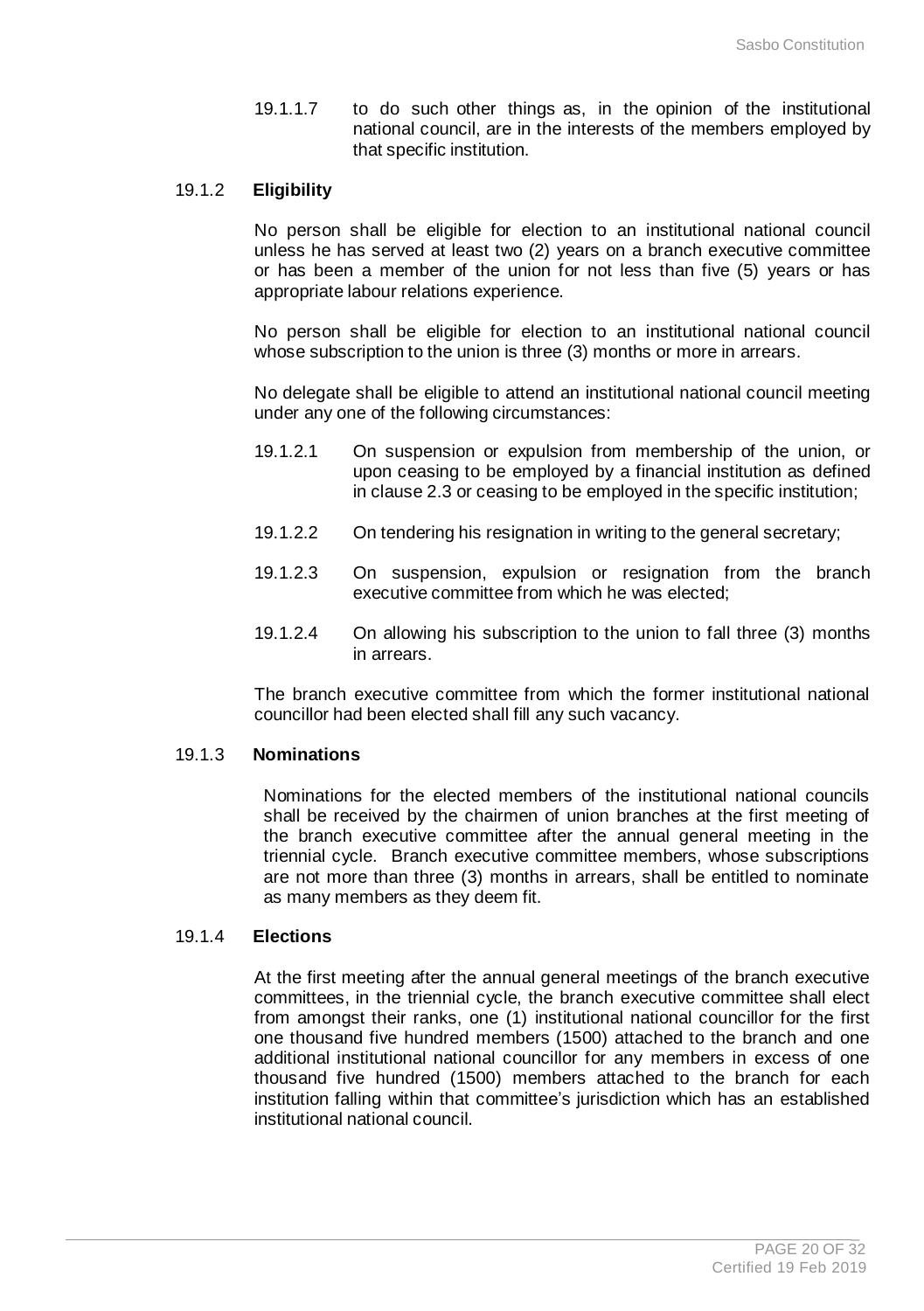The election of a member to each institutional national council shall be by ballot of the branch executive committee members of the institution concerned.

The result of the election conducted at each union branch shall be advised to the general secretary and published in the first issue of the official publication of the union following the election.

Should the elected institutional council/national council delegate/s be unable to, for whatever reason, attend any specific institutional council/national council meeting; such delegate/s may be substituted by the branch executive committee nominating another delegate to attend the relevant institutional meeting in the place of the elected delegate.

#### 19.1.5 **Attendance at Meetings in Advisory Capacity**

The general secretary shall have the power, whenever it is deemed desirable or necessary, to invite any person/s to attend any meeting. Such person/s may attend only in an advisory capacity and shall not have the power to vote at any meeting.

# 19.1.6 **Meetings**

Institutional national councils shall meet twice annually, on dates to be fixed by the general secretary. At least thirty (30) days' notice of such meetings shall be given to each elected councillor, and to every such notice, an agenda shall be attached.

Special meetings may be called by the general secretary when, and at such notice as is deemed necessary provided that such notice shall generally not be less than fourteen (14) days.

### 19.1.7 **Chairman**

The chairman at meetings of the institutional national councils shall be the president and/or deputy president of the union if employed by the institution concerned or the vice-president elected by institutional national councils where the president and/or the deputy president is not eligible to chair the meeting.

The chairman shall have a casting vote only.

# 19.1.8 **Quorum**

Fifty percent plus one  $(50\% + 1)$  of the councillors shall form a quorum at an institutional national council meeting. In the event of a quorum not being present thirty (30) minutes after the time at which the meeting was due to commence, the meeting shall stand adjourned for not more than fourteen (14) days, to a date to be decided upon by the members present, when the members then in attendance shall form a quorum and shall have the power to act as if the whole council were present.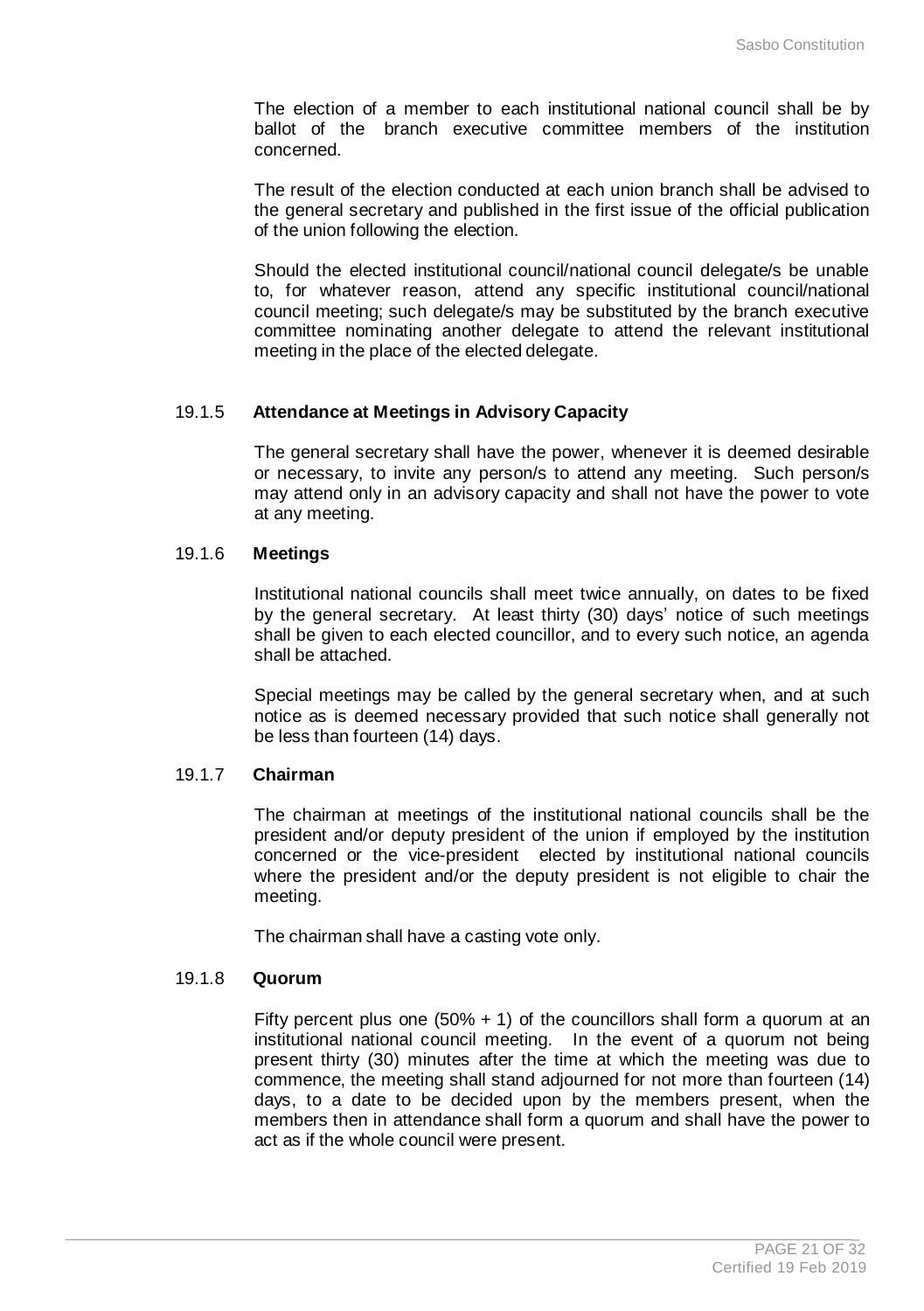At least seven (7) days' notice of such adjourned meeting shall be given in writing by the general secretary to all members of the institutional national council.

#### 19.1.9 **Voting at Meetings of the institutional national councils**

All motions must be proposed and seconded and, unless otherwise provided herein, shall be decided by a show of hands, but any institutional national council member shall have the right to propose that a secret ballot be taken on any issue. If such a proposition is carried, voting on the issue in question shall then be by secret ballot. The chairman shall be entitled, in the event of equality of voting, to a casting vote only.

#### 19.1.10 **Vote of Members**

Institutional national councils shall not take any action of vital importance without first ascertaining the will of the members by means of a ballot vote (See clauses 22 and 23).

### 19.1.11 **Out-of-Pocket Expenses**

Each member of an institutional national council will be allowed a sum, to be determined by the management committee from time to time, for each day on which he attends meetings of the council or any sub-committee to which he should be elected.

### 19.1.12 **Sub-Committees**

Institutional national councils shall have the power to delegate any matters to sub-committees, who shall have the power to act in terms of reference.

### 19.1.13 **Information to branches**

Information dealing with matters arising out of institutional national council meetings may be disseminated to all active union branches by means of circulars or articles appearing in the union's official publication.

# **19.2 INSTITUTIONAL COUNCILS FOR INSTITUTIONS WITH BETWEEN 500 (FIVE HUNDRED) AND 10 000 (TEN THOUSAND) MEMBERS**

Union policy and procedure concerning the negotiations and all dealings with specific institutions may be governed by an institutional council for every institution in which there are between five hundred (500) and ten thousand (10 000) members.

# 19.2.1 **Powers**

The institutional councils shall, subject to the provisions of this constitution, have power:

- 19.2.1.1 to elect a chairman for the institutional council;
- 19.2.1.2 to elect, from their ranks, members of an institutional bargaining forum comprising the chairman of the institutional council together with two (2) core delegates and a maximum of five (5) other members elected for their expertise and appropriate experience in negotiations and collective bargaining: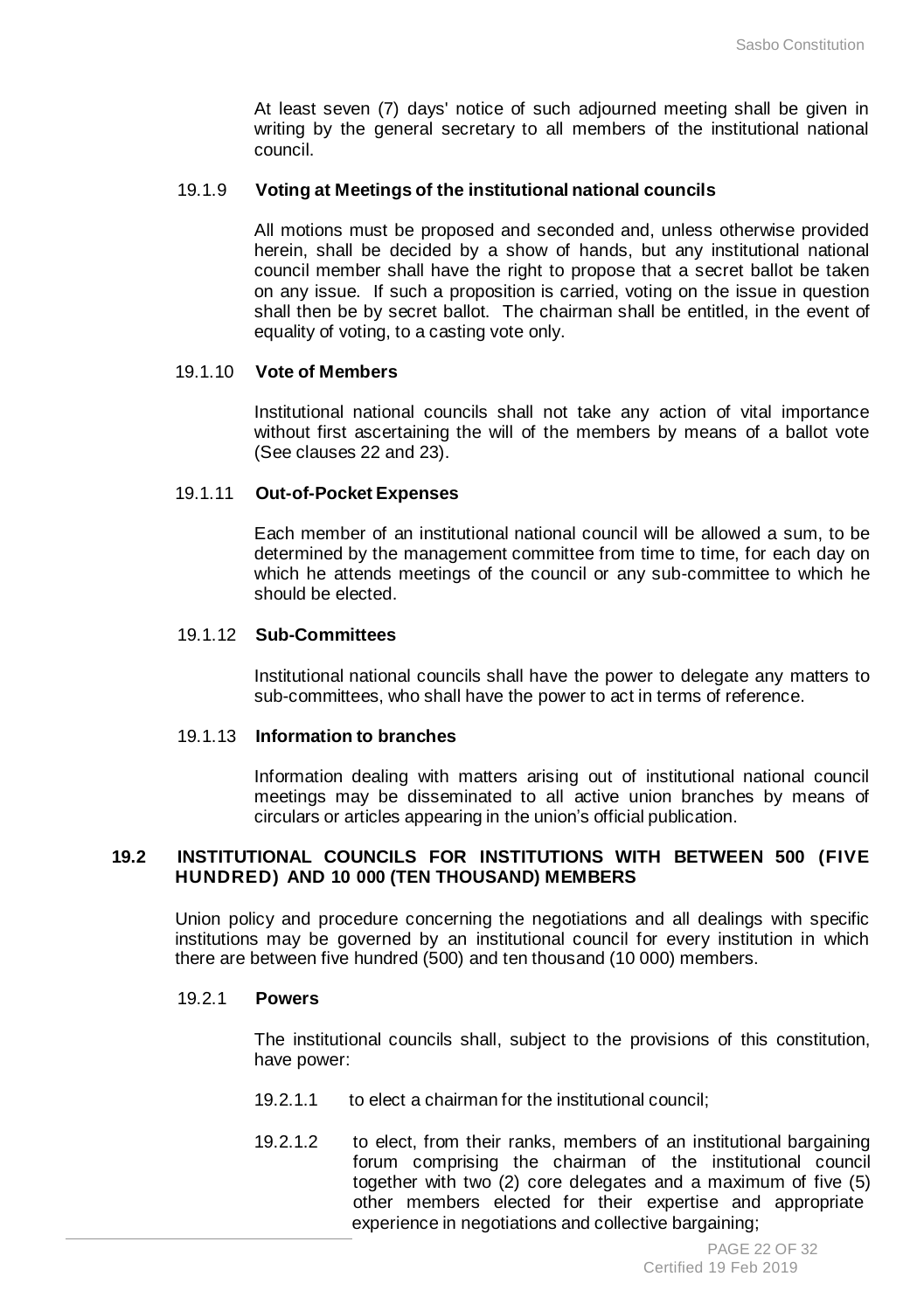- 19.2.1.3 to appoint any sub-committee it may deem fit for the purpose of investigating and reporting on any matter pertinent to the institution concerned;
- 19.2.1.4 to co-opt any person or persons to serve on the institutional council in a temporary capacity to assist by advice, such person or persons having no right to vote at any meeting of the institutional council;
- 19.2.1.5 to review decisions of branch executive committees or branch general meetings pertaining to that specific institution, and to confirm, alter or reverse such decisions;
- 19.2.1.6 to institute or defend legal proceedings by or against the union or against individual members in matters pertaining to their employment with that specific institution and to provide legal assistance wherever deemed necessary;
- 19.2.1.7 to do such other things as, in the opinion of the institutional council, are in the interests of the members employed by that specific institution.

# 19.2.2 **Eligibility**

No person shall be eligible for election to an institutional council unless he has served at least two (2) years on a branch executive committee or has been a member of the union for not less than five (5) years or has appropriate labour relations experience.

No person shall be eligible for election to an institutional council whose subscription to the union is three (3) months or more in arrears.

No delegate shall be eligible to attend an institutional council meeting under any one of the following circumstances:

- 19.2.2.1 On suspension or expulsion from membership of the union, or upon ceasing to be employed by a financial institution as defined in clause 2.3 or ceasing to be employed in the specific institution;
- 19.2.2.2 On tendering his resignation in writing to the general secretary;
- 19.2.2.3 On allowing his subscription to the union to fall three (3) months in arrears.

# 19.2.3 **Elections**

At the first meeting after the annual general meetings of the branch executive committees, in the triennial cycle, the branch executive committee may elect from amongst their ranks, one (1) institutional councillor for the first one thousand five hundred members (1500) attached to the branch and one (1) additional institutional councillor for any members in excess of one thousand five hundred (1 500) members attached to the branch for each institution falling within that committee's jurisdiction which has an established institutional council.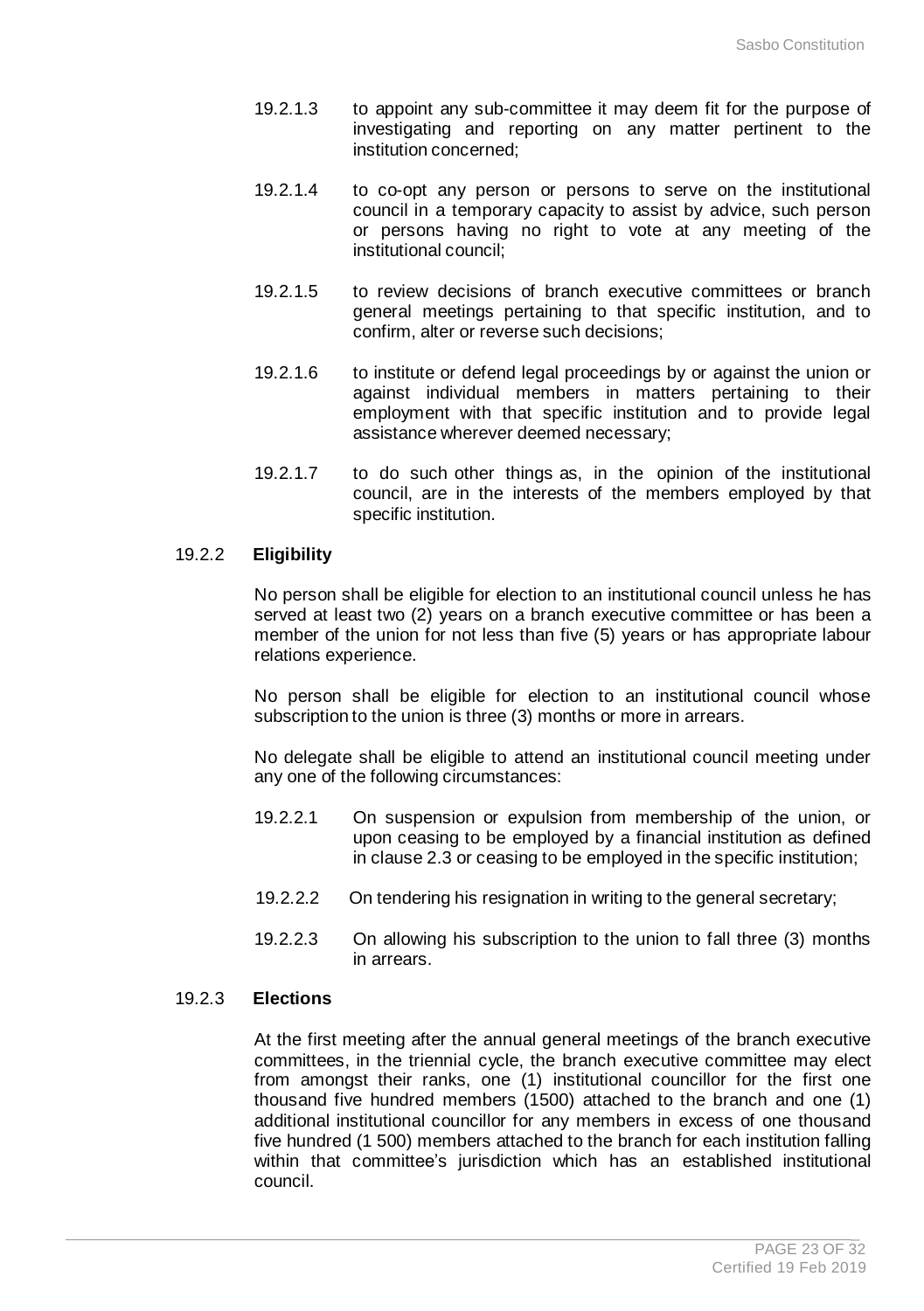The election of a member to each institutional council by a branch executive committee shall be by ballot of branch executive committee members of the institution concerned.

The result of the election conducted at each union branch shall be advised to the general secretary and published in the first issue of the official publication of the union following the election.

Notwithstanding the above, there shall be no fewer than nine (9) institutional councillors. Should there, for whatever reason, not be the required minimum number of institutional councillors, the general secretary may, after referral to the relevant portfolio holder, appoint, from amongst the branch representatives or union members employed within such institution, the required number of institutional councillors.

Should the elected institutional council/national council delegate/s be unable to, for whatever reason, attend any specific institutional council/ national council meeting; such delegate/s may be substituted by the branch executive committee nominating another delegate to attend the relevant institutional meeting in the place of the elected delegate.

# 19.2.4 **Attendance at Meetings in Advisory Capacity**

The general secretary shall have the power, whenever it is deemed desirable or necessary, to invite any person/s to attend any meeting. Such person/s may attend only in an advisory capacity and shall not have the power to vote at any meeting.

### 19.2.5 **Meetings**

Institutional councils shall meet at least once per annum, on a date to be fixed by the general secretary. At least thirty (30) days' notice of such meetings shall be given to each councillor and to every such notice and agenda shall be attached.

Special meetings may be called by the general secretary after referral to the relevant portfolio holder, when, and at such notice as is deemed necessary provided that such notice shall generally not be less than fourteen (14) days.

# 19.2.6 **Chairman**

The chairman at meetings of any institutional council shall be the councillor elected by the relevant institutional council and shall have a casting vote only.

# 19.2.7 **Quorum**

Fifty percent plus one  $(50\% + 1)$  of the councillors shall form a quorum at an institutional council meeting. In the event of a quorum not being present thirty minutes (30) after the time at which the meeting was due to commence, the meeting shall stand adjourned for not more than fourteen (14) days, to a date to be decided upon by the members present, when the members then in attendance shall form a quorum and shall have the power to act as if the whole council were present.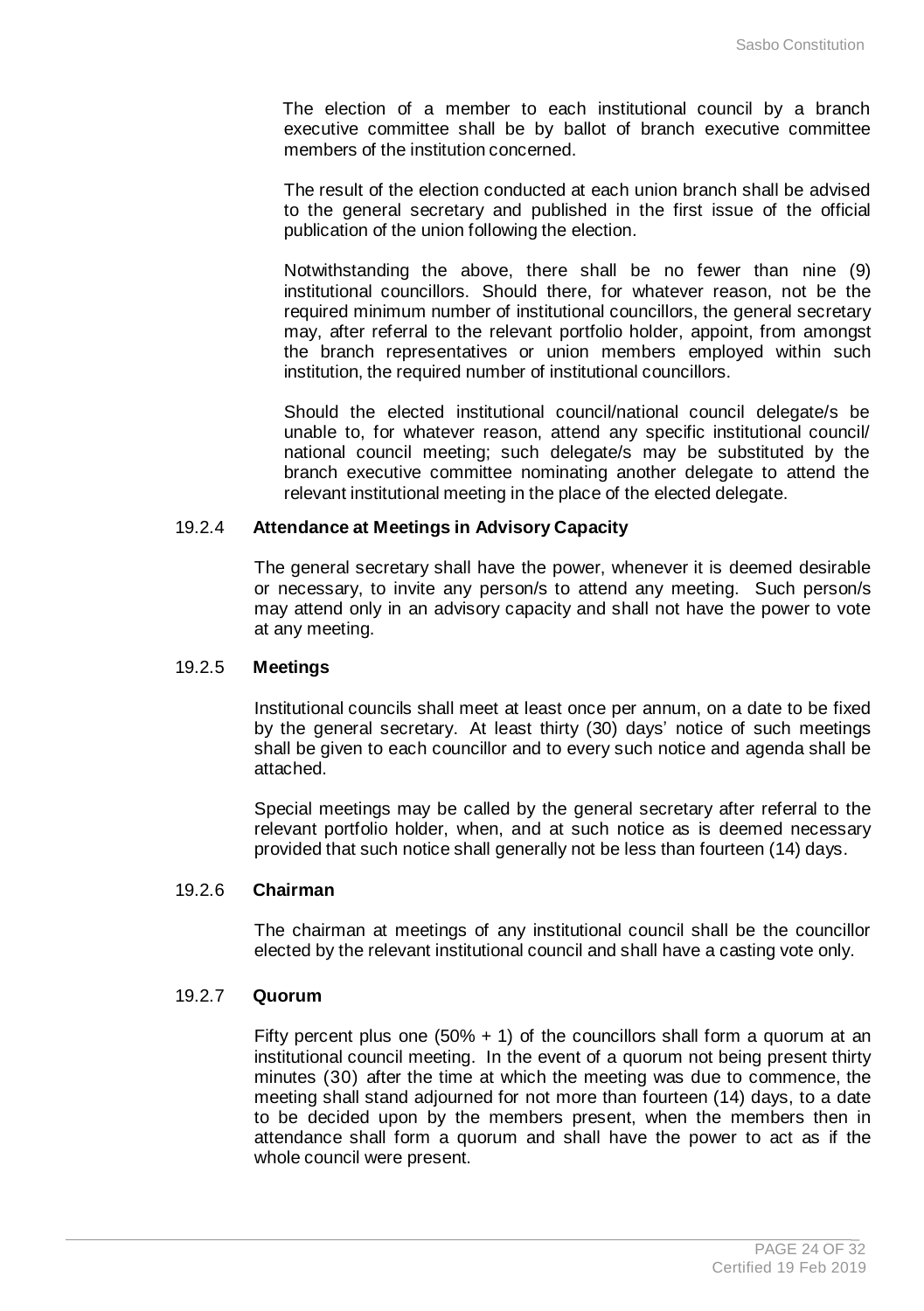At least seven (7) days' notice of such adjourned meeting shall be given in writing by the general secretary to all members of the institutional council.

#### 19.2.8 **Voting at Meetings of the institutional councils**

All motions must be proposed and seconded and, unless otherwise provided herein, shall be decided by a show of hands, but any institutional council member shall have the right to propose that a secret ballot be taken on any issue. If such a proposition is carried, voting on the issue in question shall then be by secret ballot. The chairman shall be entitled, in the event of equality of voting, to a casting vote only.

#### 19.2.9 **Vote of Members**

Institutional councils shall not take any action of vital importance without first ascertaining the will of the members by means of a ballot vote (See clauses 22 and 23).

### 19.2.10 **Out-of-Pocket Expenses**

Each member of an institutional council will be allowed a sum, to be determined by the management committee from time to time, for each day on which he attends meetings of the council or any sub-committee to which he should be elected.

#### 19.2.11 **Sub-Committees**

Institutional councils shall have the power to delegate any matters to subcommittees, who shall have the power to act in terms of reference.

#### 19.2.12 **Information to branches**

Information dealing with matters arising out of institutional council meetings may be disseminated to all active union branches by means of circulars or articles appearing in the union's official publication.

# **19.3 INSTITUTIONAL COUNCILS FOR INSTITUTIONS WITH UP TO 500 (FIVE HUNDRED) MEMBERS**

Union policy and procedure concerning the negotiations and all dealings with specific institutions may be governed by an institutional council for every institution in which there are up to five hundred (500) members

#### 19.3.1 **Powers**

The institutional councils shall, subject to the provisions of this constitution, have power:

19.3.1.1 to elect a chairman for the institutional council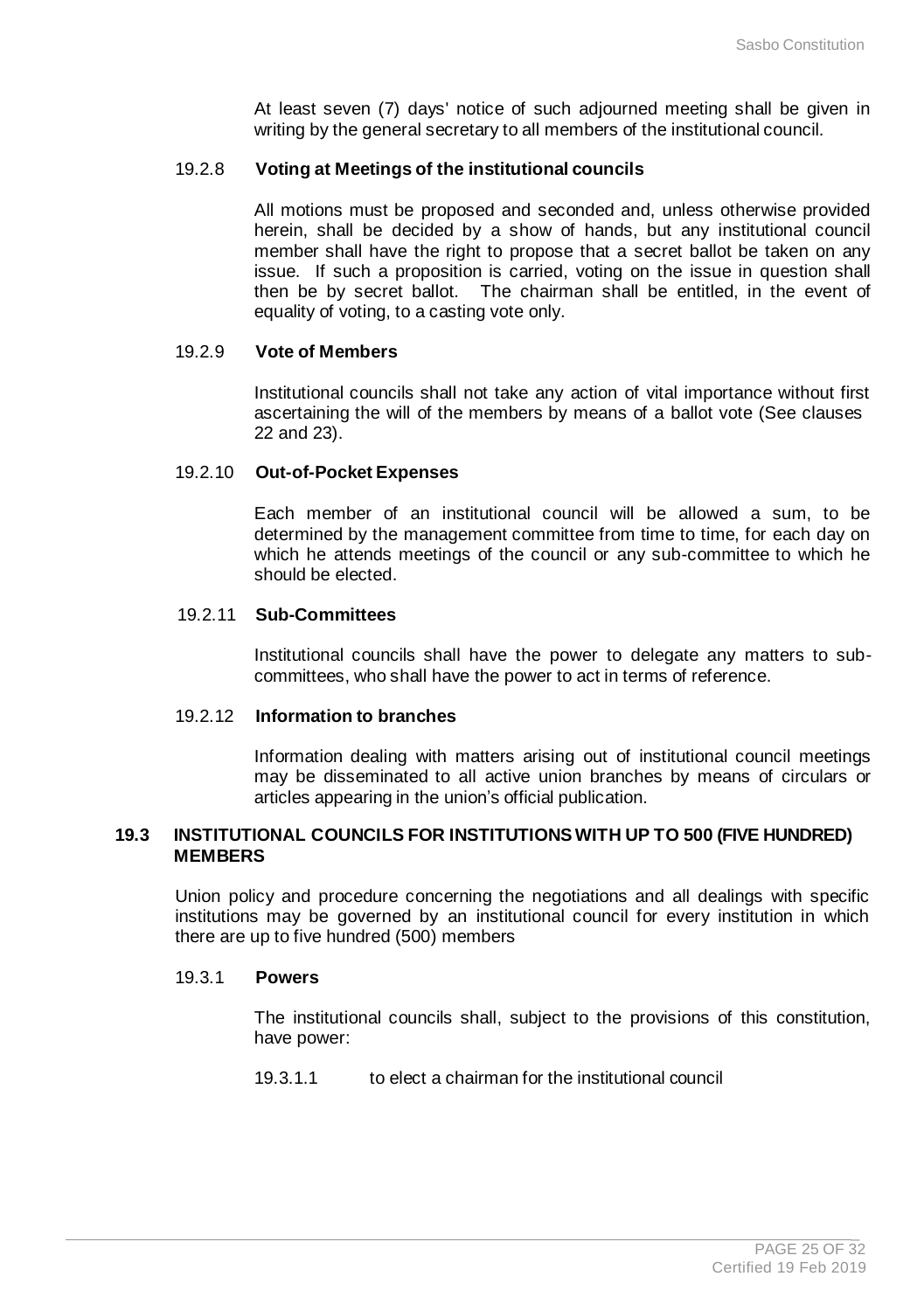- 19.3.1.2 to appoint any sub-committee it may deem fit for the purpose of investigating and reporting on any matter pertinent to the institution concerned;
- 19.3.1.3 to co-opt any person or persons to serve on the institutional council in a temporary capacity to assist by advice, such person or persons having no right to vote at any meeting of the institutional council;
- 19.3.1.4 to review decisions of branch executive committees or branch general meetings pertaining to that specific institution, and to confirm, alter or reverse such decisions;
- 19.3.1.5 to institute or defend legal proceedings by or against the union or against individual members in matters pertaining to their employment with that specific institution and to provide legal assistance wherever deemed necessary;
- 19.3.1.6 to do such other things as, in the opinion of the institutional council, are in the interests of the members employed by that specific institution.

# 19.3.2 **Eligibility**

No person shall be eligible for election to an institutional council unless he has served at least two (2) years on a branch executive committee or has been a member of the union for not less than five (5) years or has appropriate labour relations experience.

No person shall be eligible for election to an institutional council whose subscription to the union is three (3) months or more in arrears.

No delegate shall be eligible to attend an institutional council meeting under any one of the following circumstances:

- 19.3.2.1 On suspension or expulsion from membership of the union, or upon ceasing to be employed by a financial institution as defined in clause 2.3 or ceasing to be employed in the specific institution;
- 19.3.2.2 On tendering his resignation in writing to the general secretary;
- 19.3.2.3 On allowing his subscription to the union to fall three (3) months in arrears.

# 19.3.3 **Nominations**

Nominations for the elected members of the institutional councils shall be received by the general secretary at least sixty (60) days prior to the ballot. Members, whose subscriptions are not more than three (3) months in arrears, shall be entitled to nominate as many members as they deem fit.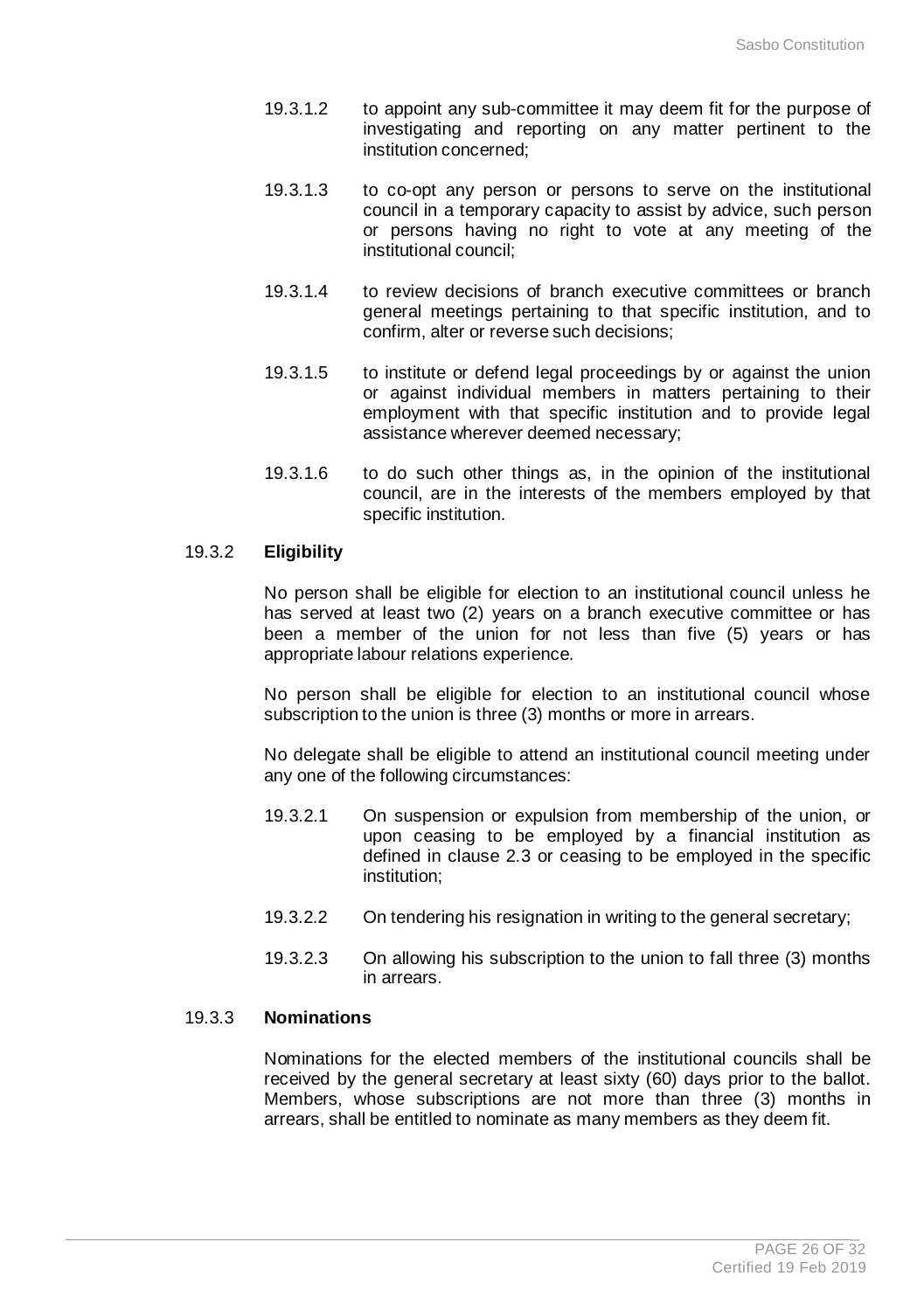# 19.3.4 **Elections**

Within the first three (3) months of the start of a triennial cycle, the members of a specific institution may elect from amongst their ranks, one (1) institutional council member for every seventy-five (75), or part thereof, members employed by such institution.

The election of a member to an institutional council shall be by ballot of all the members of the institution concerned.

The result of the election conducted shall be published in the first issue of the official publication of the union following the election.

Notwithstanding the above, there shall be no fewer than five (5) institutional councillors. Should there, for whatever reason, not be the required minimum number of institutional councillors, the general secretary may, after referral to the portfolio holder, appoint, from amongst the branch representatives or union members employed within such institution, the required number of institutional councillors.

# 19.3.5 **Attendance at Meetings in Advisory Capacity**

The general secretary shall have the power, whenever it is deemed desirable or necessary, to invite any person/s to attend any meeting. Such person/s may attend only in an advisory capacity and shall not have the power to vote at any meeting.

#### 19.3.6 **Meetings**

Institutional councils shall meet at least once per annum, on a date to be fixed by the general secretary. At least thirty (30) days' notice of such meetings shall be given to each institutional council member and to every such notice an agenda shall be attached.

Special meetings may be called by the general secretary, after referral to the relevant portfolio holder, when, and at such notice as is deemed necessary provided that such notice shall generally not be less than fourteen (14) days.

# 19.3.7 **Chairman**

The chairman at meetings of any institutional council shall be the councillor elected by the relevant institutional council and shall have a casting vote only.

#### 19.3.8 **Quorum**

Fifty percent plus one  $(50\% + 1)$  of the institutional council members shall form a quorum at an institutional council meeting. In the event of a quorum not being present thirty (30) minutes after the time at which the meeting was due to commence, the meeting shall stand adjourned for not more than fourteen (14) days, to a date to be decided upon by the members present, when the members then in attendance shall form a quorum and shall have the power to act as if the whole institutional council were present.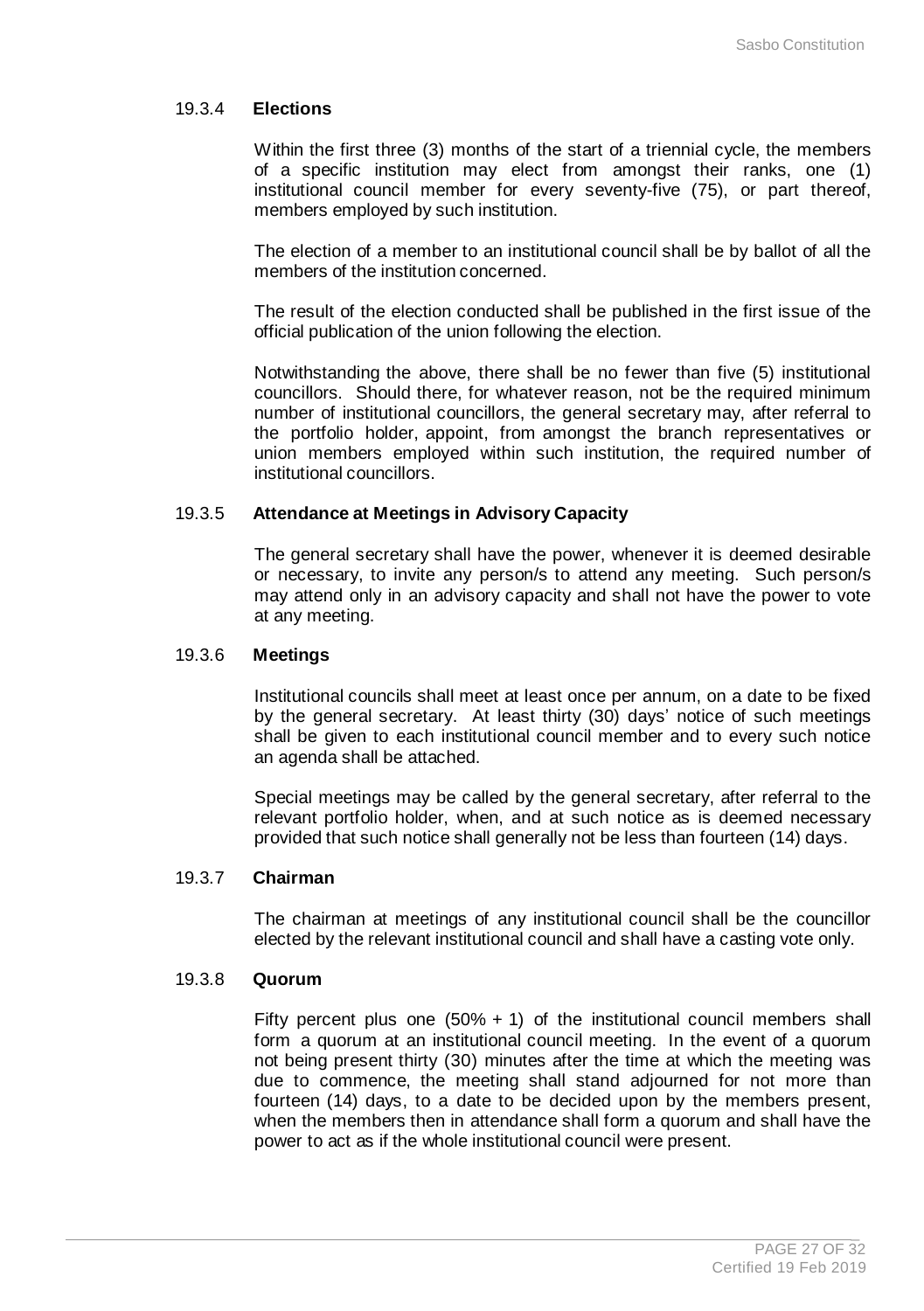#### 19.3.9 **Voting at Meetings of the Institutional Councils**

All motions must be proposed and seconded and, unless otherwise provided herein, shall be decided by a show of hands, but any institutional council member shall have the right to propose that a secret ballot be taken on any issue. If such a proposition is carried, voting on the issue in question shall then be by secret ballot.

#### 19.3.10 **Vote of Members**

Institutional councils shall not take any action of vital importance without first ascertaining the will of the members by means of a ballot vote (See clauses 22 and 23).

#### 19.3.11 **Out-of-Pocket Expenses**

Each member of an institutional council will be allowed a sum, to be determined by the management committee from time to time, for each day on which he attends meetings of the institutional council or any sub-committee to which he should be elected.

#### 19.3.12 **Information to branches**

Information dealing with matters arising out of institutional council meetings may be disseminated to all active union branches by means of circulars or articles appearing in the union's official publication.

# **CHAPTER VI – PROCEDURAL MATTERS**

#### **20. APPEALS**

- 20.1 Any member shall have the right to appeal to the national executive congress against the decision of a branch committee or sub-committee. Such appeal shall be dealt with by the national executive congress and its decision shall be final and binding.
- 20.2 Should ten percent (10%) of the members in good standing petition national executive congress or an institutional national council for the submission to ballot on any proposition or amendment, such shall be submitted to ballot in the manner prescribed by the constitution, provided that where a matter has been balloted on and defeated, then the same matter may not be raised again in the same manner for a period of two (2) years.
- 20.3 Right of appeal
	- 20.3.1 Members shall have the right to appeal against any loss of benefits or membership*.*
	- 20.3.2 Office bearers, officials and trade union representatives shall have the right to appeal against their removal from office.
	- 20.3.3 These appeals shall be dealt with in the same manner as appeals under clause 24.2 of this Constitution.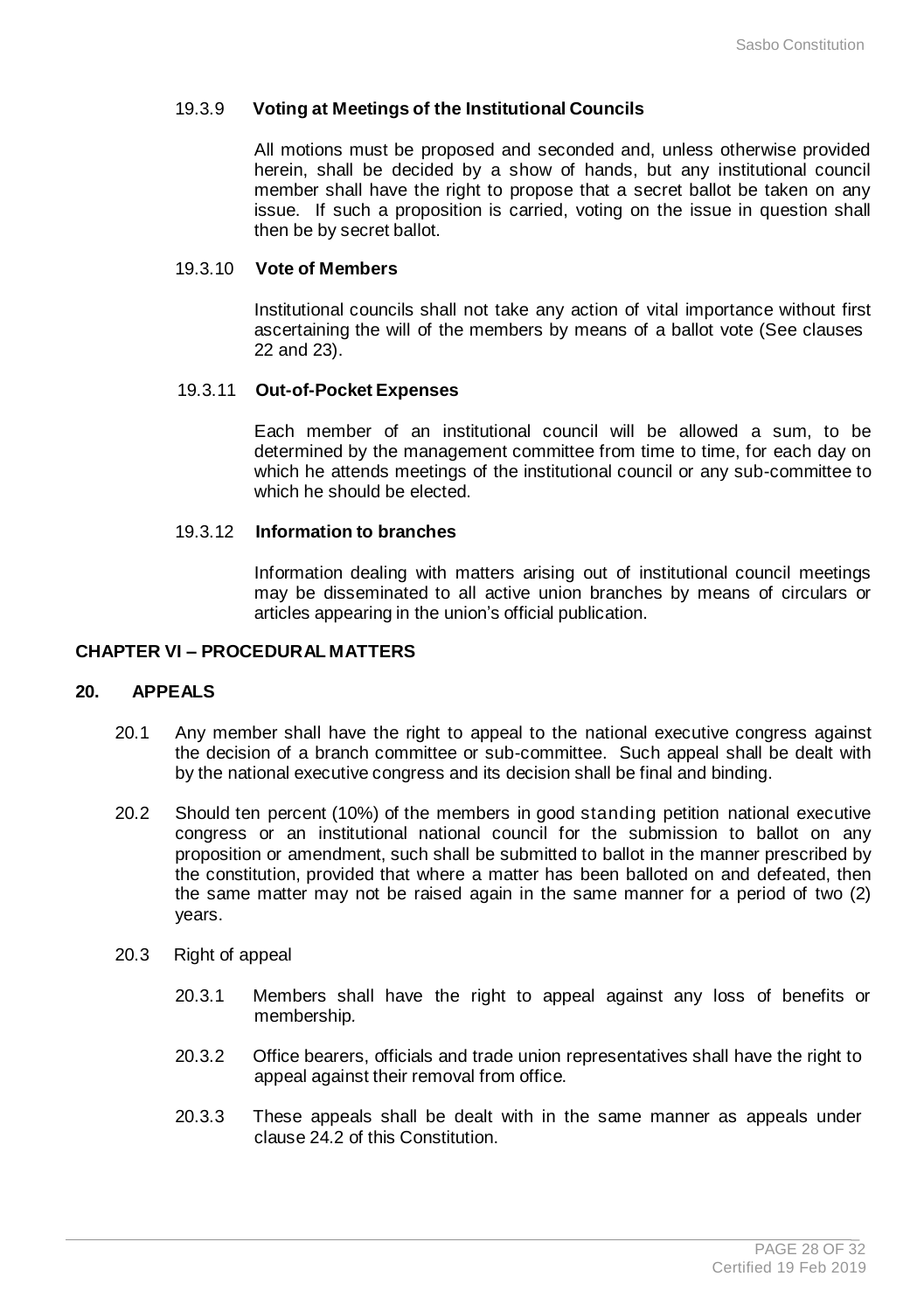# **21. VOTING**

Any member whose subscriptions are three (3) months or more in arrears shall not be entitled to vote on any matter

# **22. VOTING ON MATTERS OF VITAL IMPORTANCE**

- 22.1 Decisions on whether a matter is of vital importance shall be decided as follows:
	- 22.1.1 In the case of a matter affecting the entire union, by the national executive congress.
	- 22.1.2 In the case of a matter affecting a specific institutional member group, by the members of the institutional national council representing that group.
	- 22.1.3 In the case of a matter affecting any other specific member group not represented by an institutional national council, by the branch committee members or, with the approval of the branch committee, the trade union representatives representing that group.
	- 22.1.4 Due notice of any such matter must be given on the agenda of the meeting at which the decision shall be taken.
- 22.2 In matters of vital importance a valid decision shall be regarded as having been obtained provided a majority of the total membership in good standing of the union or a specific employee group, as the case may be, shall have voted in favour of or against the proposal or subject matter of the ballot.

#### **23. BALLOTS**

In addition to those cases in respect of which the taking of a ballot of members of the whole trade union or of a specific member group or a branch is compulsory in terms of this constitution, a ballot on any question shall be taken if the national executive congress or institutional national council so decide, and shall be taken in the following manner:

- 23.1 Notice of the ballot, together with full particulars of same, shall be sent to each member at his last registered address, together with a ballot paper, at least seven (7) days before the ballot is to be taken;
- 23.2 Scrutineers shall be appointed by the appropriate structure under advice by the general secretary to ascertain the result of each ballot;
- 23.3 Ballot papers shall not be signed or marked in any way apart from the mark required to be made by a member in recording his vote;
- 23.4 Ballot papers shall be returned to the headquarters of the union for the purpose of being counted;
- 23.5 The result of the ballot shall be made known to the appropriate structure as soon as possible after it has been ascertained. The general secretary shall inform all members of the result of the ballot as early as possible;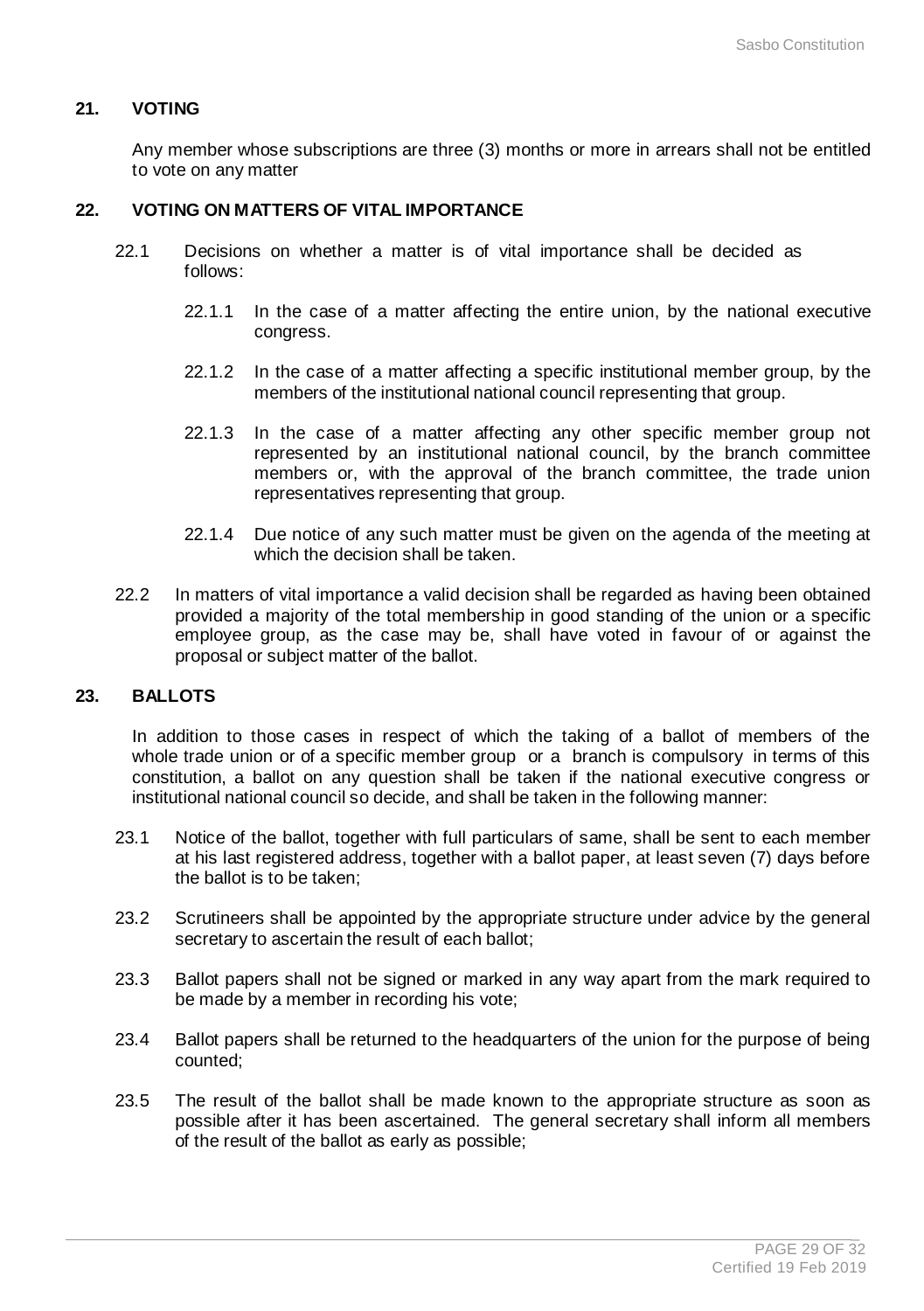- 23.6 Before calling a strike the union must conduct a ballot. A valid decision shall be regarded as being obtained provided a majority of the total membership in good standing of the employee groups involved has cast a vote and the majority of votes cast is in favour of or against taking strike action.
- 23.7 Members of the trade union may not be disciplined or have their membership terminated for failure or refusal to participate in a strike if:
	- 23.7.1 no ballot was held about the strike; or
	- 23.7.2 a ballot was held but a majority of the members who voted did not vote in favour of the strike.
- 23.8 All ballot papers shall be retained for a period of three (3) years after the date of the ballot.

# **24. INFRINGEMENTS**

- 24.1 A member shall cease to be entitled to any of the benefits of membership, including the right to vote, and shall be deemed to be out of good financial standing:
	- 24.1.1 if the subscriptions or other amounts due by him to the Union are more than three (3) months in arrears and no arrangements satisfactory to the national executive congress have been made for liquidation of the arrears or amounts due;
	- 24.1.2 during any period while he is under suspension in terms of this constitution.
- 24.2 A committee appointed by the national executive congress shall deal with breaches of the constitution or any other infringement by members. Such committee shall consist of three (3) members and shall have complete disciplinary power.

Members shall have the right to appeal against any finding of the committee. The appeal shall be heard by a committee composed of equal numbers of members of the national executive congress and other members of the union (not being members of the national executive congress) nominated by two (2) of the general secretary, the president and deputy president for that purpose.

# **25. INTERPRETATION OF RULES**

In case a dispute should arise as to the correct interpretation of the rules or as to union matters not covered by these rules, the national executive congress shall determine the dispute.

# **26. SASBO COLOURS**

The Sasbo colours shall be peacock blue and old gold.

# **27. OFFICIAL PUBLICATION**

The official publication of the union shall be published and supplied to all members in good standing.

The publication of the official publication shall be the responsibility of the editor appointed by the management committee.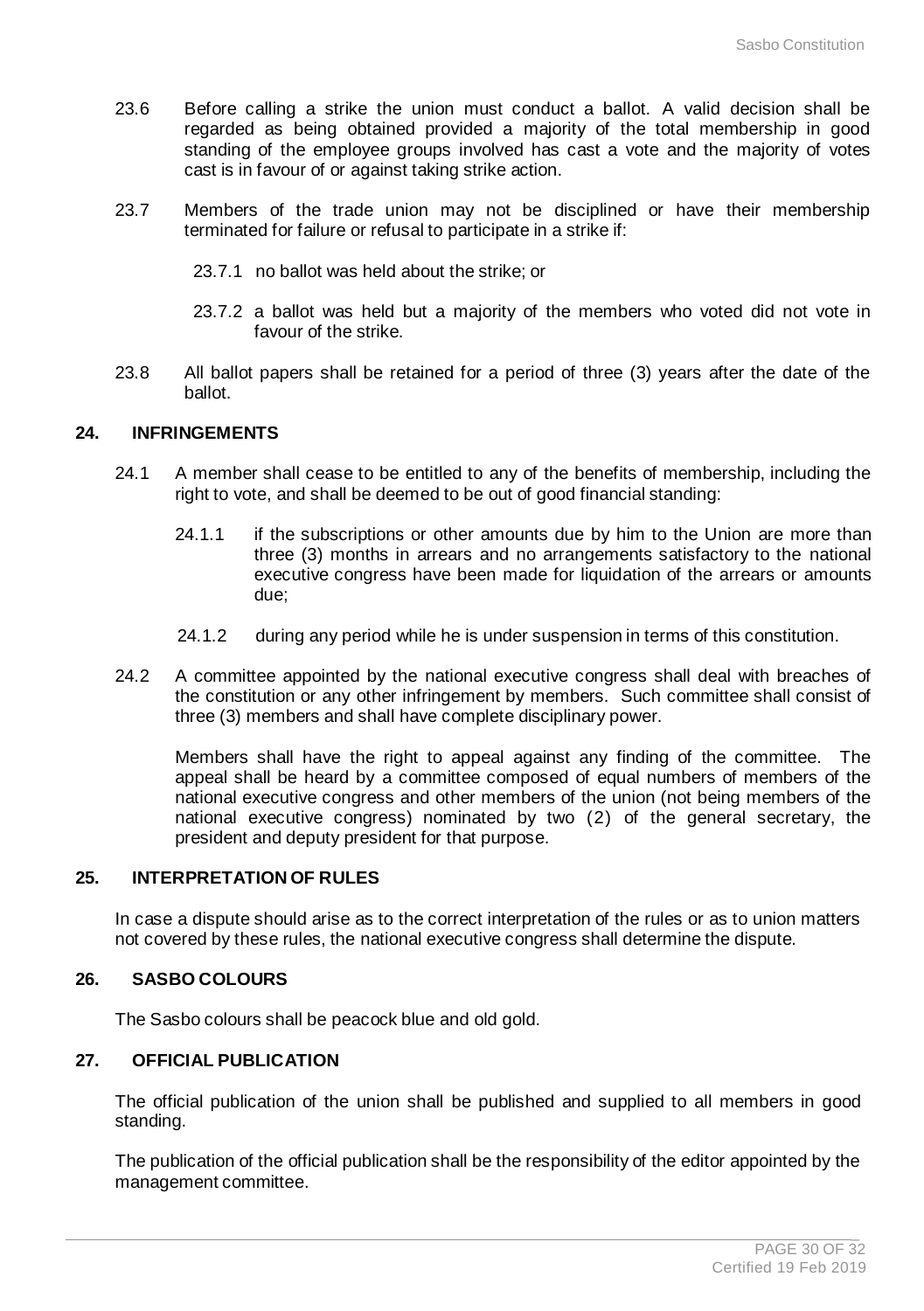# **28. AMENDMENT OF CONSTITUTION**

Save for the purpose of complying with any legislation, any of the provisions of this constitution may be replaced, amended or added to in any manner by resolution of the national executive congress. Twenty-one (21) days' notice of any proposed alteration shall be given to members, such notice to have been given in prominent space in the official publication.

No such alterations shall be made as long as ten percent (10%) or more of the members in good financial standing object thereto in writing during the prescribed period, in which event the national executive congress shall instruct each branch to call a special general meeting to consider the matter, and the results of such meetings must be conveyed to the national executive congress within seven (7) days.

The national executive congress shall then decide on any further action in terms of clause 12.1.4 of this constitution.

No amendments, deletions or additions shall have any force or effect until certified in terms of the Labour Relations Act, No. 66 of 1995.

# **29. WINDING UP OF THE UNION**

- 29.1 The union shall be wound up if at a ballot conducted in the manner prescribed in the constitution not less than three-fourths of the total number of members of the union vote in favour of a resolution that the organisation be wound up.
- 29.2 If a resolution for the winding-up of the union has been passed or if for any reason the union is unable to continue to function the following provisions shall apply:
	- 29.2.1 The last-appointed president of the union, or if he is not available, the available members of the last-appointed national executive congress of the union, shall forthwith transmit to the Labour Court a statement signed by him or them setting forth the resolution adopted or the reasons for the union's inability to continue to function, as the case may be, and request the Labour Court to grant an order in terms of section 103 of the Labour Relations Act, No. 66 of 1995.
	- 29.2.2 The liquidator appointed by the Labour Court shall call upon the last-appointed office bearers of the union to deliver to him the union's books of account showing the assets and liabilities together with the register of members showing, the members who were members for at least the past 12 months from the date on which the resolution for winding-up was passed or the date as from which the union was unable to continue to function, as the case may be (hereinafter referred to as the date of dissolution), and his/her latest address.

The liquidator shall also call upon the said office bearers to hand over to him all unexpended funds of the union and to deliver to him the union's assets and the documents necessary to liquidate the assets.